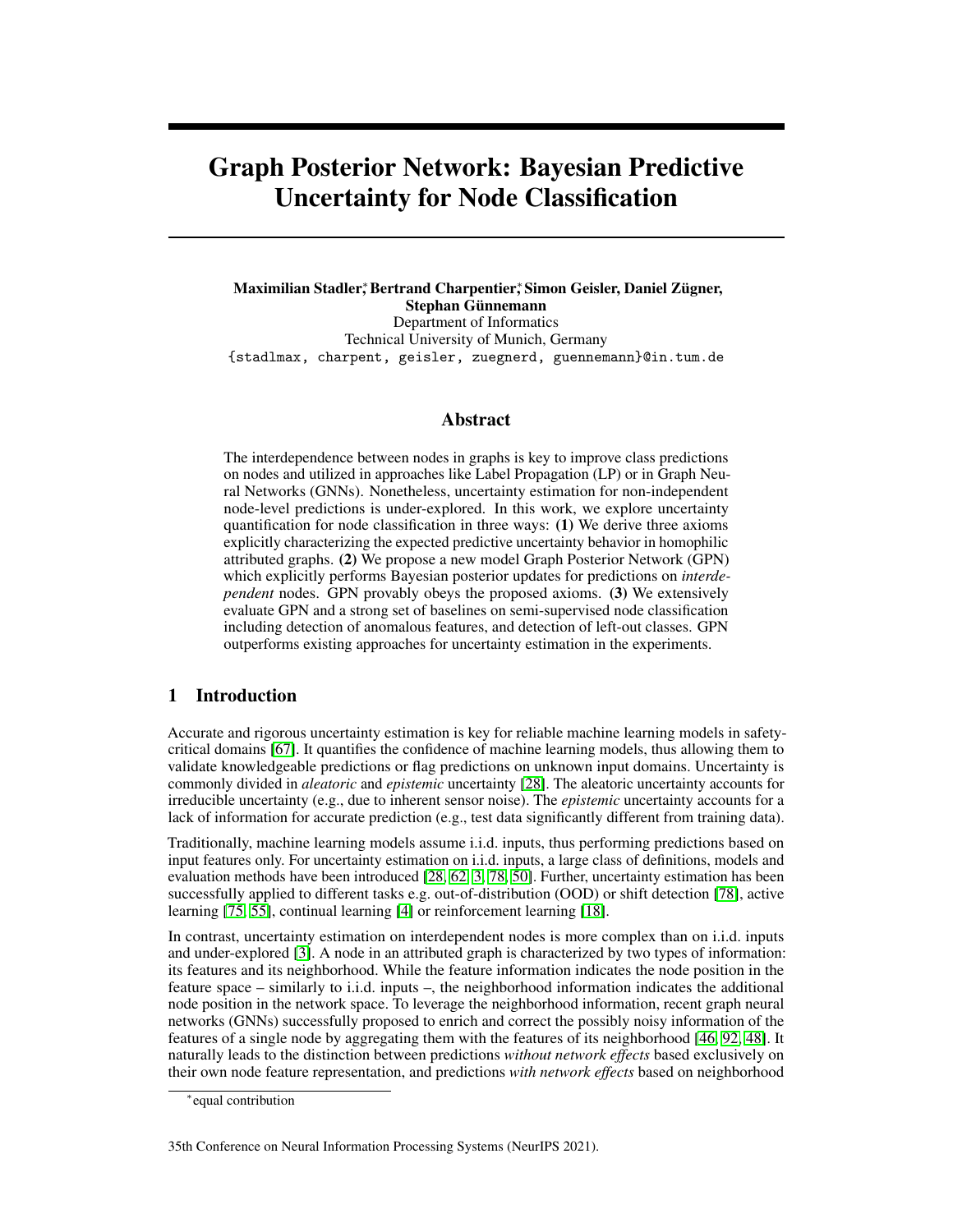<span id="page-1-0"></span>

Figure 1: Illustration of aleatoric uncertainty (AU) and epistemic uncertainty (EU) without and with network effects (i.e. i.i.d. inputs vs interdependent inputs). Nodes have the same features in all cases. Network effects are visualized through edges between nodes which change the predicted distributions. The aleatoric uncertainty is high if the categorical distribution  $\hat{y}^{(v)} \sim \text{Cat}(\mathbf{p}^{(v)})$  is flat. The epistemic uncertainty is high if the Dirichlet distribution  $p^{(v)} \sim \text{Dir}(\alpha^{(v)})$  is spread out. We refer the reader to Section [3.2](#page-3-0) for formal definitions of those distributions.

aggregation. The aggregation step commonly assumes *network homophily* which states that nodes with similar properties tend to connect to each other more densely, thus violating the i.i.d. assumption between node features given their neighborhood.

The core motivation of our work is to transfer some of the existing uncertainty estimation definitions, models and evaluations from i.i.d. inputs to interdependent node inputs by leveraging both the feature and the neighborhood information. In particular, we aim at an accurate quantification of the aleatoric and epistemic uncertainty without and with network effect under network homophily (see Fig. [1\)](#page-1-0).

Our contribution. In this work, we consider uncertainty estimation on semi-supervised node classification. First, we derive three axioms which materialize reasonable uncertainty for non-independent inputs. These axioms cover the traditional notions of aleatoric and epistemic uncertainty and distinguish between the uncertainty with and without network effects. Second, we propose Graph Posterior Network (GPN) $^2$  $^2$  for uncertainty estimation for node classification and prove formally that it follows the axiom requirements contrary to popular GNNs. Third, we build an extensive evaluation setup for uncertainty estimation which relies on the assessment of uncertainty estimation quality of OOD detection and robustness against shifts of the attributed graph properties. Both OOD data and attributed graph shifts distinguish between attribute and structure anomalies. The theoretical properties of GPN manifest in these experiments where it outperforms all other baselines on uncertainty evaluation.

# 2 Related Work

In this section, we cover the related work for predictive uncertainty estimation for i.i.d. inputs and for graphs. To this end, we review the commonly accepted *axioms* defining the desired uncertainty estimation under different circumstances, the *methods* capable of consistent uncertainty quantification and the *evaluation* validating the quality of the uncertainty estimates in practice.

Uncertainty for i.i.d. inputs – The related work for uncertainty quantification on i.i.d. inputs is rich as for example shown in a recent survey [\[3\]](#page-10-0). *Axioms:* Far from ID data, the predicted uncertainty is expected to be high [\[66,](#page-13-3) [15,](#page-10-3) [51,](#page-12-4) [30\]](#page-11-1). Close to ID data, the desired uncertainty is more complicated. Indeed, while some works expected models to be robust to small dataset shifts [\[78,](#page-14-0) [89\]](#page-14-2), other works expected to detect near OOD classes based on uncertainty [\[98,](#page-15-0) [50,](#page-12-0) [13\]](#page-10-4). *Methods:* Many methods already exist for uncertainty quantification for i.i.d. inputs like images or tabular data. A first family of models quantifies uncertainty by aggregating statistics (e.g. mean, variance or entropy) from sub-networks with different weights. Important examples are ensemble [\[52,](#page-12-5) [96,](#page-15-1) [97,](#page-15-2) [38\]](#page-12-6), dropout [\[88\]](#page-14-3) or Bayesian Neural Networks (BNN) [\[9,](#page-10-5) [20,](#page-11-2) [59,](#page-13-4) [24,](#page-11-3) [21\]](#page-11-4). Most of these approaches require multiple forward-passes for uncertainty quantification. Further, dropout and BNN may have other pitfalls regarding their limited applicability to more complex tasks [\[77,](#page-14-4) [41,](#page-12-7) [34,](#page-11-5) [27\]](#page-11-6). A second family quantifies uncertainty by using the logit information. Important examples are temperature scaling which rescale the logits after training [\[35,](#page-11-7) [56\]](#page-12-8) and energy-based models which interpret the logits as energy scores [\[57,](#page-12-9) [33\]](#page-11-8). A third family of model quantifies uncertainty based on deep Gaussian Processes (GP). Important examples use GP at activation-level [\[68\]](#page-13-5) or at (last) layer-level [\[53,](#page-12-10) [51,](#page-12-4) [91,](#page-14-5) [8\]](#page-10-6). Finally, a last

<span id="page-1-1"></span> $^{2}$ Project page including code at <code><https://www.daml.in.tum.de/graph-postnet></code>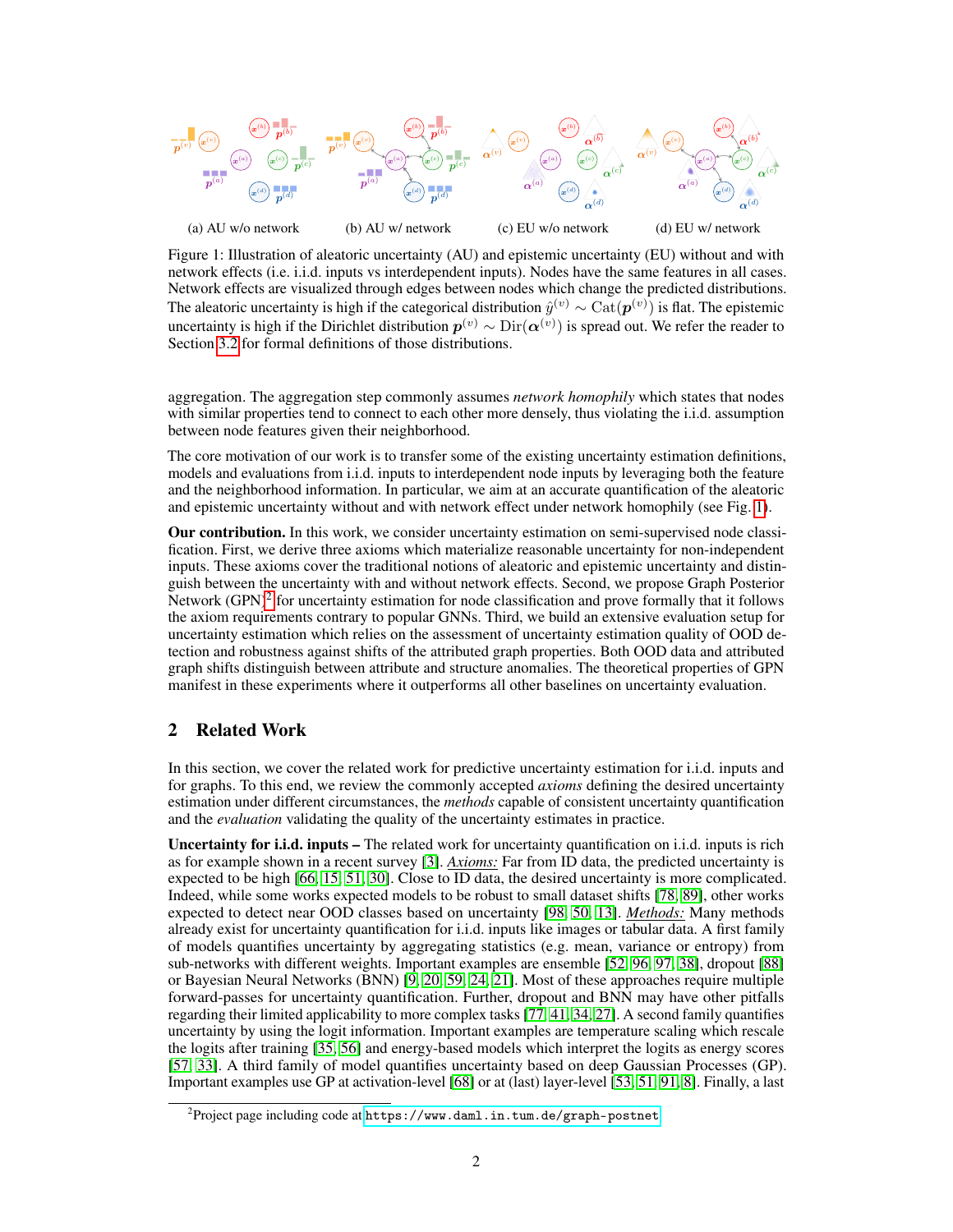family of models quantifies uncertainty by directly parameterizing a conjugate prior distribution over the target variable. Important examples explicitly parameterize prior distributions [\[86,](#page-14-6) [63,](#page-13-6) [60,](#page-13-7) [61,](#page-13-8) [6\]](#page-10-7) or posterior distributions [\[14,](#page-10-8) [15\]](#page-10-3). Methods based on GP and conjugate prior usually have the advantage of deterministic and fast inference. *Evaluation:* Previous works have already proposed empirical evaluation of uncertainty estimation by looking at accuracy, calibration or OOD detection metrics under dataset shifts or adversarial perturbations for i.i.d. inputs [\[78,](#page-14-0) [50\]](#page-12-0). In contrast with all these approaches, this work studies uncertainty quantification for classification of *interdependent nodes*.

Uncertainty for graphs – Notably, the recent survey [\[3\]](#page-10-0) points out that there is only a limited number of studies on uncertainty quantification on GNN and semi-supervised learning. Moreover, they recommend proposing new methods. *Axioms:* To the best of our knowledge, only [\[23\]](#page-11-9) proposed explicit axioms for node classification for non-attributed graphs. They expect disconnected nodes to recover prior predictions and nodes with higher beliefs to be more convincing. In this work, we clarify the desired uncertainty estimation for node classification on attributed graphs based on *motivated and explicit axioms*. *Methods:* The largest family of models for uncertainty for graphs are dropoutor Bayesian-based methods. Important examples propose to drop or assign probabilities to edges [\[83,](#page-14-7) [16,](#page-10-9) [37,](#page-11-10) [19,](#page-11-11) [42\]](#page-12-11). Further works proposed to combine the uncertainty on the graph structure with uncertainty on the transformation weights similarly to BNN [\[22,](#page-11-12) [101,](#page-15-3) [79,](#page-14-8) [80\]](#page-14-9). Importantly, these models do not directly quantify uncertainty on the prediction. Similarly to the i.i.d. case, a second family of models focuses on deterministic uncertainty quantification. Important examples mostly use Graph Gaussian Processes, which do not easily scale to large graphs [\[74,](#page-13-9) [103,](#page-15-4) [58,](#page-13-10) [12\]](#page-10-10). Only [\[102\]](#page-15-5) explicitly parameterized a Dirichlet conjugate prior. They combined it with multiple components (Graph-Based Kernel, dropout, Teacher Network, loss regularizations) which cannot easily distinguish between uncertainty without and with network effects. In contrast, GPN is a simple approach based on conjugate prior parametrization and disentangles uncertainty with and without network effects. *Evaluation:* The evaluation of most of those methods was not focused on the quality of the uncertainty estimates but on the target task metrics (e.g. accuracy for classification, distance to ground truth for regression). Some methods focus on robustness of the target task metrics against adversarial perturbations [\[36,](#page-11-13) [107,](#page-15-6) [106\]](#page-15-7). Other methods only relied on uncertainty quantification to build more robust models [\[104,](#page-15-8) [25\]](#page-11-14). For node classification, only few works evaluated uncertainty by using Left-Out classes or detection of missclassified samples [\[102\]](#page-15-5), active learning [\[74\]](#page-13-9) or visualization [\[12\]](#page-10-10). Note that proposed uncertainty evaluations on molecules at graph level [\[100,](#page-15-9) [84,](#page-14-10) [5,](#page-10-11) [40,](#page-12-12) [90\]](#page-14-11) is an orthogonal problem. In this work, we propose a *sound and extensive evaluation* for uncertainty in node classification. It distinguishes between OOD nodes w.r.t. features and structure, and graph dataset shifts w.r.t. the percentage of perturbed node features and the percentage of perturbed edges.

## 3 Uncertainty Quantification for Node Classification

We consider the task of (semi-supervised) node classification on an attributed graph  $G = (A, X)$ with adjacency matrix  $A \in \{0,1\}^{N \times N}$  and node attribute matrix  $X \in \mathbb{R}^{N \times D}$ . We aim at inferring the labels  $y^{(v)} \in \{1, ..., C\}$  plus the the aleatoric uncertainty  $u_{\text{alea}}^{(v)}$  and the epistemic uncertainty  $u_{\text{epist}}^{(v)}$  of unlabeled nodes  $v \in \mathcal{T}$  given a set of labelled nodes  $u \in \mathcal{U}$  in the graph where  $\mathcal{V} = \mathcal{T} \cup \mathcal{U}$ denotes the set of vertices.

#### 3.1 Axioms

Uncertainty estimation in the setting of interdependent inputs is not well-studied. It often leaves the expected behavior and interpretations for uncertainty estimation unclear. Thus, we need wellgrounded axioms to derive meaningful models. In this section, we aim at specifying the desired uncertainty predictions under various circumstances in homophilic attributed graphs. To this end, we propose three axioms which are based on the two following distinctions. The first distinction differentiates between aleatoric and epistemic uncertainty which are commonly used concepts under the i.i.d. assumptions [\[28,](#page-11-0) [62\]](#page-13-1). The second distinction differentiates between uncertainty without and with network effects which are motivated by the concepts of attribute and structure anomalies used in the attributed graph setting [\[11\]](#page-10-12). These new axioms cover all possible combinations encountered by these distinctions and extend the axioms proposed by [\[23\]](#page-11-9) for non-attributed graphs. We designed the axioms to be informal and generic so that they are application independent, model-agnostic and do not require complex mathematical notations similarly to [\[23,](#page-11-9) [76\]](#page-13-11). In practice, formal definitions need to instantiate general concepts like aleatoric/epistemic uncertainty and with/without network effects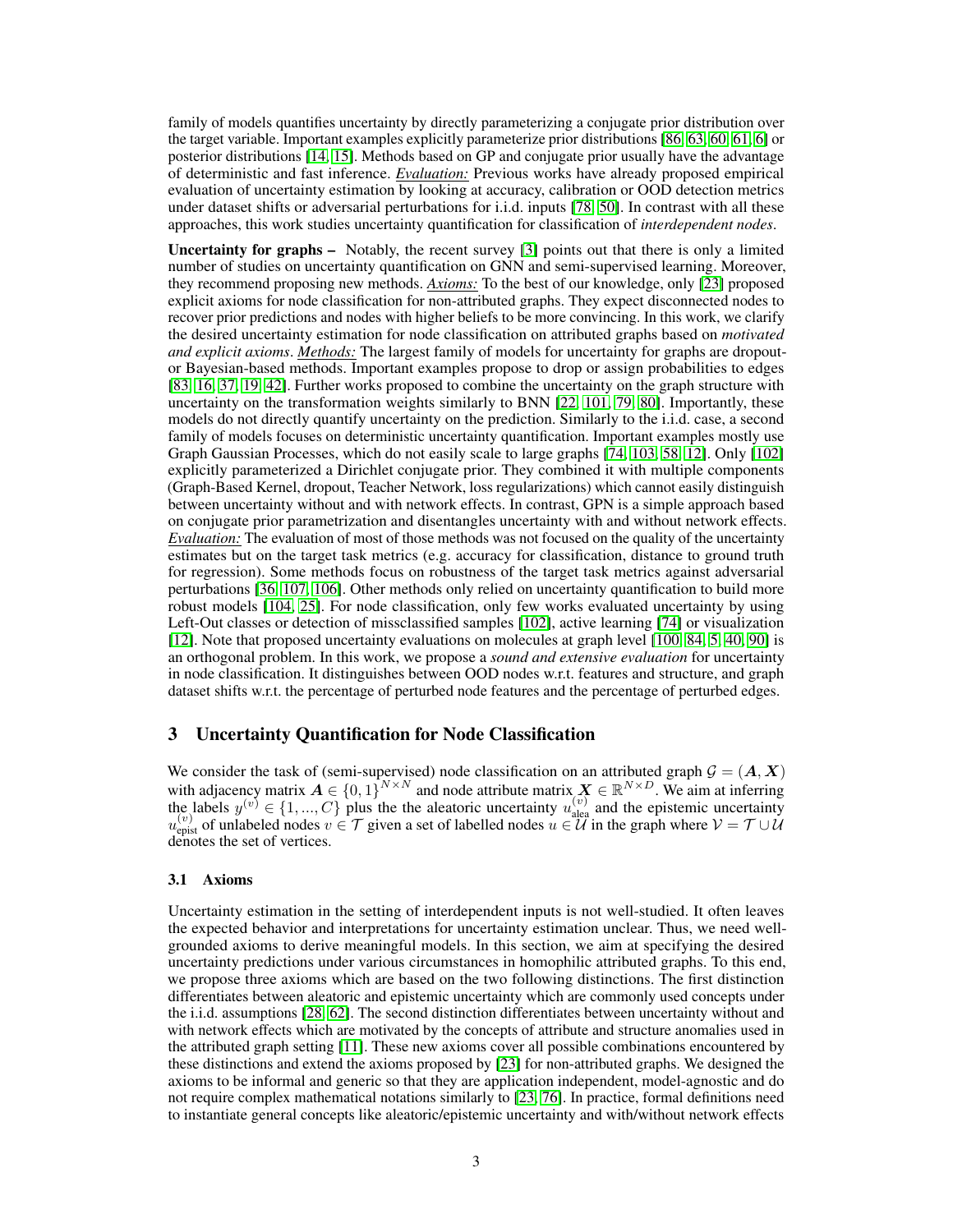noting that some definitions might be more convenient depending on the task. The first axiom deals with (epistemic and aleatoric) uncertainty estimation without network effects (see Fig. [1a, 1c\)](#page-1-0). :

<span id="page-3-1"></span>Axiom 3.1. *A node's prediction in the absence of network effects should only depend on its own features. A node with features more different from training features should be assigned higher uncertainty.*

Axiom [3.1](#page-3-1) states that if a node v has no neighbors, then the final prediction  $p^{(v)}$  should only depend on its own node features  $x^{(v)}$ . Further, for anomalous features the model should fall back to safe prior predictions, indicating high aleatoric and epistemic uncertainty. This aligns with [\[23\]](#page-11-9) which expects to recover prior predictions for non-attributed nodes without network effect, and [\[66,](#page-13-3) [15\]](#page-10-3) which expect to recover prior predictions far from training data for i.i.d. inputs. The second axiom deals with epistemic uncertainty estimation with network effects (see Fig. [1c, 1d\)](#page-1-0):

<span id="page-3-2"></span>Axiom 3.2. *All else being equal, if a node's prediction in the absence of network effects is more epistemically certain, then its neighbors' predictions in the presence of network effects should become more epistemically certain.*

Axiom [3.2](#page-3-2) states that a node v with confident feature predictions  $x^{(v)}$  is expected to be convincing and make its neighbors  $u \in \mathcal{N}(v)$  more confident. Conversely, a node with anomalous features is expected to make its neighborhood less confident. This axiom materializes the network homophily assumption at the epistemic level i.e. connected nodes have similar epistemic uncertainty estimates. For non-attributed graphs, [\[23\]](#page-11-9) similarly expects a more confident node to have more influence on a direct neighbor. The third axiom deals with aleatoric uncertainty estimation with network effects (see Fig. [1a, 1b\)](#page-1-0):

<span id="page-3-3"></span>Axiom 3.3. *All else being equal, a node's prediction in the presence of network effects should have higher aleatoric uncertainty if its neighbors' predictions in the absence of network effects have high aleatoric uncertainty. Further, a node prediction in the presence network effects should have higher aleatoric uncertainty if its neighbors' predictions in the absence network effects are more conflicting.*

Axiom [3.3](#page-3-3) states that no clear classification decision should be made for a node  $v$  if no clear classification decisions can be made for its neighbors. Further, the classification decision becomes less certain if a neighbor has a conflicting classification decision. Note that this axiom is more subtle than the direct application of network homophily at the aleatoric level. Indeed a node can have a high aleatoric uncertainty contrary to its neighbors which predict different classes with low aleatoric uncertainty. This aligns with the intuition that conflicting information from the neighborhood provides an irreducible uncertainty to the considered node.

#### <span id="page-3-0"></span>3.2 Graph Posterior Network

The Bayesian update rule is a key component of GPN to model uncertainty on the predicted categorical distribution. For a single categorical distribution y ∼ Cat(p), the *standard* Bayesian update is straightforward. A natural choice for a prior distribution over the parameters  $p$  is its conjugate prior i.e. the Dirichlet distribution  $\mathbb{P}(p) = \text{Dir}(\alpha^{\text{prior}})$  with  $\alpha_c^{\text{prior}} \in \mathbb{R}^C_+$ . Given the observations  $y^{(1)},...,y^{(N)}$ , the Bayesian update then consists in applying the Bayes' theorem

$$
\mathbb{P}\left(\boldsymbol{p} \,|\, \{y^{(j)}\}_{j=1}^N\right) \propto \mathbb{P}\left(\{y^{(j)}\}_{j=1}^N \,|\, \boldsymbol{p}\right) \times \mathbb{P}(\boldsymbol{p})\tag{1}
$$

producing the posterior distribution  $\mathbb{P}(\underline{p} | \{y^{(j)}\}_{j=1}^N) = \text{Dir}(\alpha^{\text{post}})$  where  $\alpha^{\text{post}} = \alpha^{\text{prior}} + \beta$  are the parameters of the posterior and  $\beta_c = \sum_{j=1}^{n} \frac{1}{y^{(j)}=c}$  are the class counts. This framework naturally disentangles the aleatoric and epistemic uncertainty by defining the Dirichlet mean  $\bar{p} = \frac{\alpha}{\alpha_0}$  and the total evidence count  $\alpha_0 = \sum_c \alpha_c$ . Indeed, the aleatoric uncertainty is commonly measured by the entropy of the categorical distribution i.e.  $u_{\text{alea}} = \mathbb{H} [\text{Cat}(\bar{p})]$  [\[62,](#page-13-1) [14,](#page-10-8) [15\]](#page-10-3) and the epistemic uncertainty can be measured by the total evidence count  $\alpha_0$  of observations i.e.  $u_{\text{epist}} = -\alpha_0$  [\[14,](#page-10-8) [15\]](#page-10-3). Alternatively, the epistemic uncertainty can also be measured with the Dirichlet differential entropy [\[62\]](#page-13-1). Note that the reparameterization using  $\bar{p}$  and  $\alpha_0$  can apply to any class counts including the prior counts  $\alpha^{\text{prior}}$ , the class counts  $\beta$  and the posterior counts  $\alpha^{\text{post}}$ .

For classification, the predicted categorical distribution  $\hat{y}^{(v)} \sim \text{Cat}(p^{(v)})$  additionally depends on the specific input v. Hence, the *input-dependent* Bayesian rule [\[14,](#page-10-8) [15\]](#page-10-3) extends the Bayesian treatment of a single categorical distribution to classification by predicting an individual posterior update for any possible input. Specifically, it first introduces a fixed Dirichlet prior over the categorical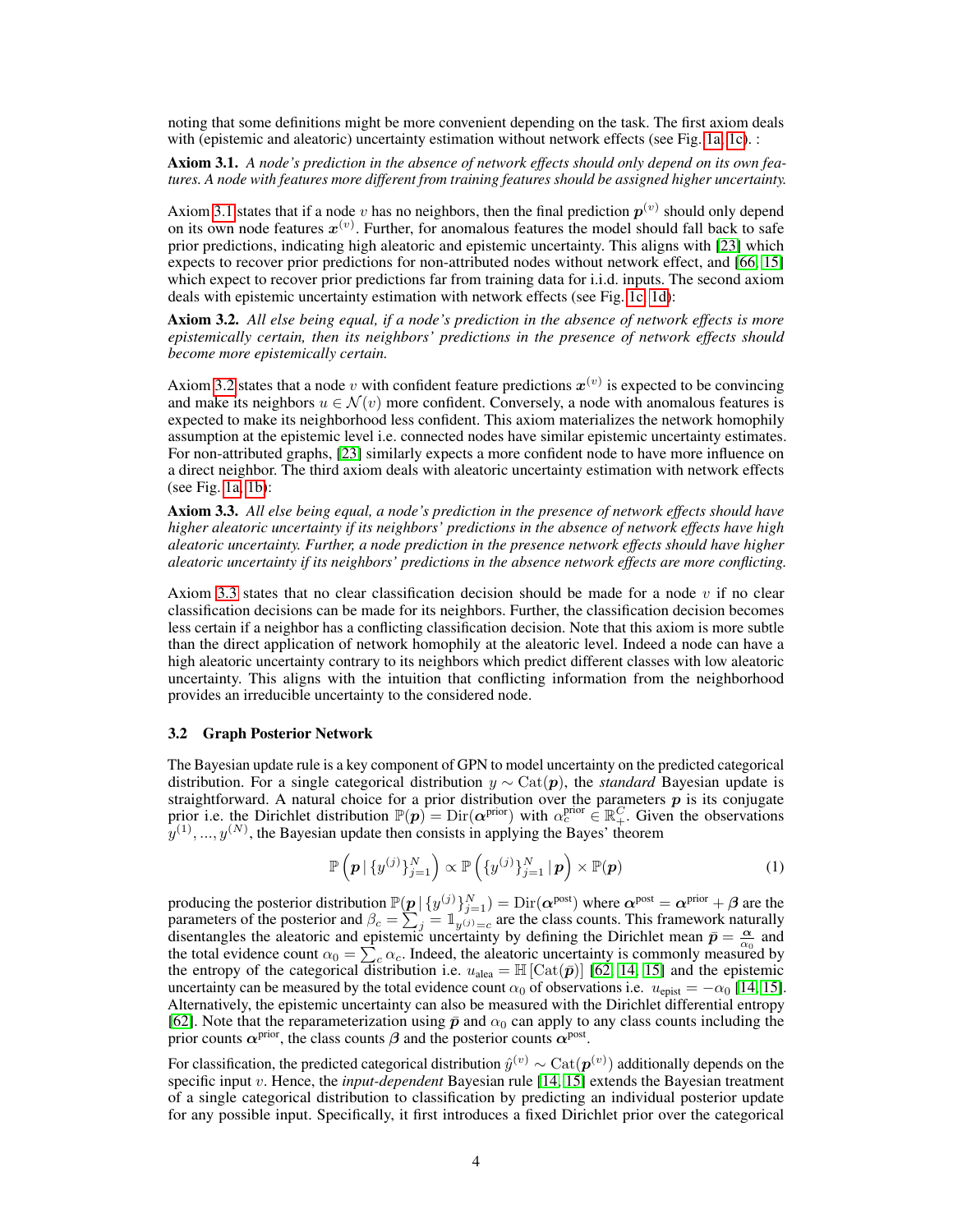<span id="page-4-0"></span>

Figure 2: Overview of Graph Posterior Network: (1) node-level pseudo-counts computed by the feature encoder in the orange box, (2) PPR-based message passing visualized between the curly braces, and (3) input-dependent Bayesian update illustrated with the Dirichlet triangles on the right.

distribution  $p^{(v)} \sim \text{Dir}(\alpha^{\text{prior}})$  where  $\alpha^{\text{prior}} \in \mathbb{R}_+^C$  is usually set to 1, and second predicts the input-dependent update  $\beta^{(v)}$  which forms the posterior distribution  $p^{(v)} \sim Dir(\alpha^{post,(v)})$  where the posterior parameters are equal to

<span id="page-4-1"></span>
$$
\boldsymbol{\alpha}^{\text{post},(v)} = \boldsymbol{\alpha}^{\text{prior}} + \boldsymbol{\beta}^{(v)}.
$$

The variable  $\beta^{(v)}$  can be interpreted as learned class pseudo-counts and its parametrization is crucial. For i.i.d. inputs, PostNet [\[14\]](#page-10-8) models the pseudo-counts  $\beta^{(v)}$  in two main steps. (1) it maps the inputs features  $x^{(v)}$  onto a low-dimensional latent vector  $z^{(v)} = f_{\theta}(x^{(v)}) \in \mathbb{R}^H$ . (2), it fits one conditional probability density  $\mathbb{P}(z^{(v)}|c;\phi)$  per class on this latent space with normalizing flows. The final pseudo count for class  $c$  is set proportional to its respective conditional density i.e.  $\beta_c^{(v)} = N \mathbb{P}(\mathbf{z}^{(v)}|c; \boldsymbol{\phi}) \mathbb{P}(c)$  where N is a total certainty budget and  $\mathbb{P}(c) = \frac{1}{C}$  for balanced classes. Note that this implies  $\alpha_0^{(v)} = N \mathbb{P}(z^{(v)} | \phi)$ . This architecture has the advantage of decreasing the evidence outside the known distribution when increasing the evidence inside the known distribution, thus leading to consistent uncertainty estimation far from training data.

Bayesian Update for Interdependent Inputs. We propose a simple yet efficient modification for parameterizing  $\beta_c^{(v)}$  to extend the input-dependent Bayesian update for interdependent attributed nodes. The core idea is to first predict the feature class pseudo-counts  $\beta^{ft,(v)}$  based on independent node features only, and then diffuse them to form the aggregated class pseudo-counts  $\beta^{\text{agg},(v)}$  based on neighborhood features. Hence, the feature class pseudo-counts  $\beta^{ft,(v)}$  intuitively act as uncertainty estimates without network effects while the aggregated class pseudo-counts  $\beta^{\text{agg},(v)}$  intuitively act as uncertainty estimates with network effects.

To this end, GPN performs three main steps (see Fig. [2\)](#page-4-0). (1) A (feature) encoder maps the features of v onto a low-dimensional latent representation z i.e.  $z^{(v)} = f_{\theta}(x^{(v)}) \in \mathbb{R}^H$ . In practice, we use a simple MLP encoder in our experiments similarly to APPNP [\[48\]](#page-12-3). (2) One conditional probability density per class  $\mathbb{P}(z^{(v)} | c; \phi)$  is used to compute  $\beta_c^{\text{ft},(v)}$  i.e  $\beta_c^{\text{ft},(v)} \propto \mathbb{P}(z^{(v)} | c; \phi)$ . Note that the total feature evidence  $\alpha_0^{\text{ft},(v)} = \sum_c \beta_c^{\text{ft},(v)}$  and the parameter  $\bar{\mathbf{p}}^{\text{ft},(v)} = \beta^$ on node features and can be seen as epistemic and aleatoric uncertainty measures *without network effects*. In practice, we used radial normalizing flows for density estimation similarly to [\[14\]](#page-10-8) and scaled the certainty  $N$  budget w.r.t. the latent dimension  $H$  similarly to [\[15\]](#page-10-3). (3) A Personalized Page Rank (PPR) message passing scheme is used to diffuse the feature class pseudo-counts  $\beta_c^{\text{ft},(v)}$  and form the aggregated class pseudo-counts  $\beta_c^{\text{agg},(v)}$  i.e.

<span id="page-4-2"></span>
$$
\beta_c^{\text{agg},(v)} = \sum_{u \in \mathcal{V}} \Pi_{v,u}^{ppr} \beta_c^{\text{ft},(u)}
$$
(3)

where  $\Pi_{v,u}^{ppr}$  are the dense PPR scores implicitly reflecting the importance of node u on v. We approx-imate the dense PPR scores using power iteration similarly to [\[48\]](#page-12-3). The aggregated pseudo-count  $\beta_c^{\text{agg},(v)}$  is then used in the input-dependent Bayesian update (see Eq. [2\)](#page-4-1). Remark that the scores  $\Pi_{n,u}^{ppr}$  define a valid conditional distribution over all nodes associated to the PPR random walk (i.e.  $\Pi_{v,u}^{ppr}$  define a valid conditional distribution over all nodes associated to the PPR random walk (i.e.  $\sum_{u} \Pi_{v,u}^{ppr} = 1$ ). It can be viewed as a soft neighborhood for *v* accounting for all neighborhood hops through infinitely many message passing steps [\[48\]](#page-12-3). Hence, on one hand, the PPR scores define a probability distribution over nodes using the node edges only. On the other hand, the quantity  $\mathbb{P}(z^{(u)} | c; \phi)$ defines a probability distribution over nodes using the node features only. Therefore, we can equiv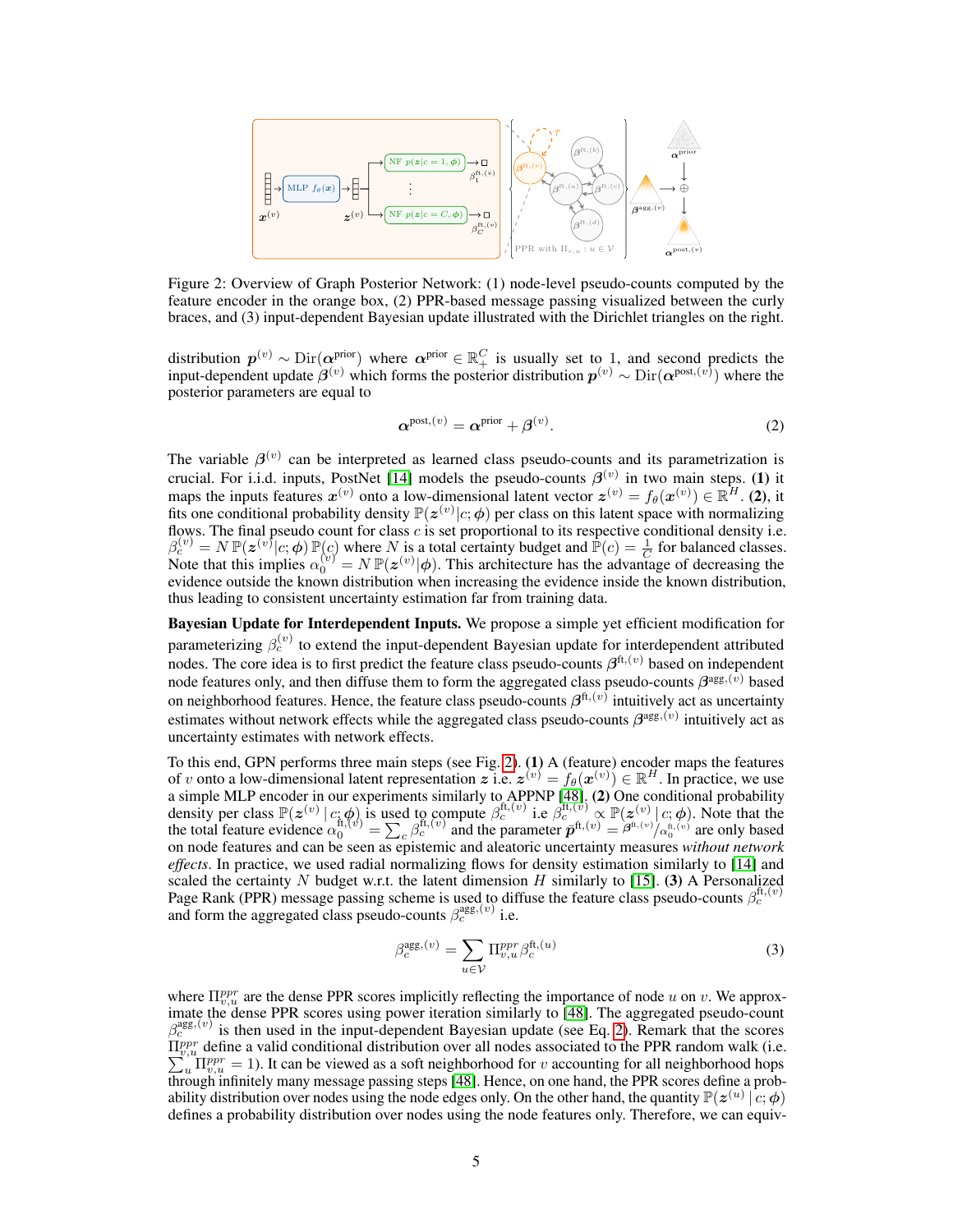alently rewrite this step using probabilistic notations  $\mathbb{P}(v | u) = \prod_{v,u}^{ppr}$  and  $\mathbb{P}(u | c) = \mathbb{P}(z^{(u)} | c; \phi)$ :

$$
\beta_c^{\text{agg},(v)} \propto \bar{\mathbb{P}}(v \mid c) = \sum_{u \in \mathcal{V}} \mathbb{P}(v \mid u) \mathbb{P}(u \mid c)
$$
\n(4)

Interestingly, the quantity  $\bar{F}(v | c)$  defines a valid distribution which normalizes over all node features and accounts for the soft neighborhood (i.e.  $\int ... \int \overline{P}(v | c) dz^{(u_1)} ... dz^{(u_{|\mathcal{V}|})} = 1$ ). Hence, the message passing step is a simple but efficient method to transform the feature distributions of a single node into a joint distributions over the soft neighborhood features. Finally, the evidence  $\alpha_0^{\text{agg},(\nu)} = \sum_c \beta_c^{\text{agg},(\nu)}$  and the parameter  $p^{\text{agg},(\nu)} = \beta^{\text{agg},(\nu)} / \alpha_0^{\text{agg},(\nu)}$  are based on neighborhood features and can be seen as epistemic and aleatoric uncertainty measures *with network effects*. Remark that, the sequential processing of the features (i.e. steps  $(1)+(2)$ ) and network information (i.e. step (3)) in GPN is a key element to differentiate between the uncertainty without and with network effects and is a building block to provably obey the axioms.

GPN extends both APPNP [\[48\]](#page-12-3) and PostNet [\[14\]](#page-10-8) approaches. The key difference to APPNP is the density estimation modeling the epistemic uncertainty (i.e. steps (1)+(2)) and the input-dependent Bayesian update allowing to recover the prior prediction (i.e. Eq. [2\)](#page-4-1). The key difference to PostNet is the PPR diffusion which accounts for dependence between nodes (step (3)).

Optimization. We follow [\[14\]](#page-10-8) and train GPN by minimizing the following Bayesian loss with two terms i.e.:

$$
\mathcal{L}^{(v)} = -\mathbb{E}_{\boldsymbol{p}^{(v)} \sim \mathbb{Q}^{post,(v)}} \left[ \log \mathbb{P}(y^{(v)} \mid \boldsymbol{p}^{(v)}) \right] - \lambda \, \mathbb{H} \left[ \mathbb{Q}^{post,(v)} \right] \tag{5}
$$

where  $\lambda$  is a regularization factor. It can be computed quickly in closed-form and provides theoretical guarantees for optimal solutions [\[14\]](#page-10-8). All parameters of GPN are trained jointly. Similarly to [\[15\]](#page-10-3), we also observed that "warm-up" training for the normalizing flows is helpful.

#### 3.3 Uncertainty Estimation Guarantees

In this section, we provide theoretical guarantees showing that GPN fulfills the three axioms under mild assumptions given the specific definitions of concepts of aleatoric/epistemic uncertainty and with/without network effects presented in Sec. [3.2.](#page-3-0) Throughout this section, we consider a GPN model parameterized with a (feature) encoder  $f_{\phi}$  with piecewise ReLU activations, a PPR diffusion, and a density estimator  $\mathbb{P}(z^{\hat{\pi},(v)} | \omega)$  with bounded derivatives. We present detailed proofs in appendix.

The first theorem shows that GPN follows Ax. [3.1](#page-3-1) and guarantees that GPN achieves reasonable uncertainty estimation on extreme node features without network effects:

**Theorem 1.** Lets consider a GPN model. Let  $f_{\phi}(\mathbf{x}^{(v)}) = V^{(l)}\mathbf{x}^{(v)} + a^{(l)}$  be the piecewise affine rep*resentation of the ReLU network*  $f_{\phi}$  *on the finite number of affine regions*  $Q^{(l)}$  *[\[7\]](#page-10-13). Suppose that*  $V^{(l)}$ *have independent rows, then for any node v and almost any*  $\mathbf{x}^{(v)}$  *we have*  $\mathbb{P}(f_{\phi}(\delta \cdot \mathbf{x}^{(v)}) \mid c; \phi) \rightarrow 0$ .<br>Without network effects, it implies that  $\beta^{(t,(v)}_n = \beta^{ags,(v)}_n \rightarrow 0$ . *Without network effects, it implies that*  $\beta_c^{f_t,(v)} = \beta_c^{agg,(v)} \rightarrow 0$ .

The proof relies on two main points: the equivalence of the GPN and PostNet architectures without network effects, and the uncertainty guarantees of PostNet far from training data similarly to [\[15\]](#page-10-3). It intuitively states that, without network effects, GPN predict small evidence (i.e.  $\beta^{\text{agg},(v)} \approx 0$ ) far from training features (i.e.  $||\delta \cdot x^{(v)}|| \to \infty$ ) and thus recover the prior prediction (i.e.  $\alpha^{\text{post},(v)} \approx \alpha^{\text{prior}}$ ). Note that contrary to GPN, methods which do not account for node features (e.g. Label Propagation) or methods which only use ReLU activations [\[39\]](#page-12-13) cannot validate Ax. [3.1.](#page-3-1) Further, methods which perform aggregation steps in early layers (e.g. GCN [\[46\]](#page-12-2)) do not separate the processing of the feature and network information making unclear if they fulfill the Ax. [3.1](#page-3-1) requirements.

The second theorem shows that GPN follows Ax. [3.2](#page-3-2) and guarantees that a node  $v$  becomes more epistemically certain if its neighbors are more epistemically certain:

Theorem 2. *Lets consider a GPN model. Then, given a node* v*, the aggregated feature evidence*  $\alpha_0^{agg,(v)}$  is increasing if the feature evidence  $\alpha_0^{f,(u)}$  of one of its neighbors  $u \in \mathcal{N}(v)$  is increasing.

The proof directly relies on Eq. [3.](#page-4-2) Intuitively, this theorem states that the epistemic uncertainty  $u_{\text{epist}}^{(v)} = -\alpha_0^{\text{agg}, (v)}$  of a node v with network effects decreases if the epistemic uncertainty of the neighboring nodes without network effects decreases. Note that contrary to GPN, methods which do not model the epistemic uncertainty explicitly (e.g. GCN [\[46\]](#page-12-2), GAT [\[92\]](#page-14-1) or APPNP [\[48\]](#page-12-3)) are not guaranteed to fulfil Ax. [3.2.](#page-3-2)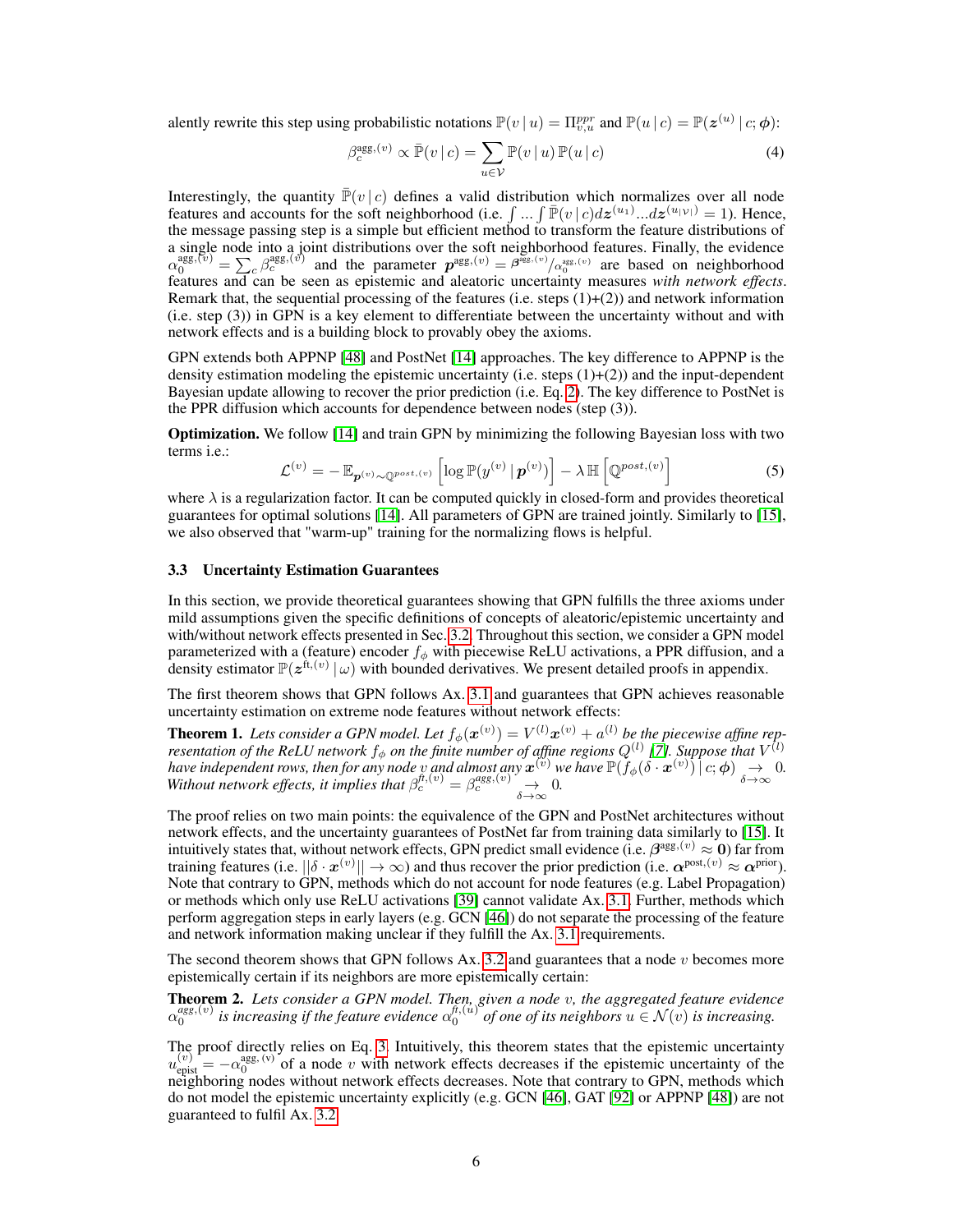The third theorem shows that GPN follows Ax. [3.3.](#page-3-3) It guarantees that a node  $v$  becomes more aleatorically uncertain if its neighbors are more aleatorically uncertain, or if a neighbor prediction disagrees more with the current node prediction:

**Theorem 3.** Lets consider a GPN model. Lets denote  $\bar{p}^{agg, (v)} = \beta^{ags, (v)} / \alpha_0^{ags, (v)}$  the diffused categorical *prediction for node* v where  $c^*$  is its winning class. Further, lets denote  $\bar{p}^{ft, (u)} = \beta^{\hat{r}, (v)} / \alpha_0^{t, (v)}$  the nondiffused categorical prediction for a node  $u \in V$ . First, there exists normalized weights  $\Pi'_{v,u}$  such  $\text{that } \sum_{u \in V} \prod_{v,u}^{v} \mathbb{H} \left[ \text{Cat}(\overline{p}^{h,(u)}) \right] \leq \mathbb{H} \left[ \text{Cat}(\overline{p}^{ags,(v)}) \right]$ . Second, if for any node  $u \in V$  the probability of  $\bar{p}_{c^*}^{\overline{t_r(u)}}$  decreases, then  $\mathbb{H}\left[\mathrm{Cat}(\bar{p}^{ags, (v)})\right]$  increases.

The proof of the first part of the theorem is based on the entropy convexity. Intuitively, it states that the aleatoric uncertainty  $u_{\text{alea}}^{(v)} = \mathbb{H} \left[ \text{Cat}(\bar{\mathbf{p}}^{\text{agg, (v)}}) \right]$  of a node v with network effects is lower bounded by a weighted average of the aleatoric uncertainty without network effects of its soft neighborhood. The second part of the theorem intuitively states that if the prediction of a neighboring node  $u$  without neighbor effects disagrees more with the current class prediction  $c^*$  of the node v, then the aleatoric uncertainty  $u_{\text{alea}}^{(v)} = \mathbb{H} \left[ \text{Cat}(\bar{p}^{\text{agg}, (v)}) \right]$  with network effects becomes higher. Note that contrary to GPN, methods which do not use edges (e.g. PostNet [\[14\]](#page-10-8)) cannot validate Ax. [3.3](#page-3-3) and Ax. [3.2.](#page-3-2)

#### 3.4 Limitations & Impact

OOD data close to ID data. While GPN is guaranteed to provide consistent uncertainty estimates for nodes with extreme OOD features, it does not guarantee any specific uncertainty estimation behavior for OOD data close to ID data. Note that there exist two possible desired behaviors for OOD close to ID data: being robust to small dataset shifts [\[78,](#page-14-0) [89\]](#page-14-2) or detect near OOD data [\[98,](#page-15-0) [50,](#page-12-0) [13\]](#page-10-4). The duality of these two views makes unclear what would be the desired behavior even for i.i.d. data.

Non-homophilic uncertainty. Our approach assumes that connected nodes are likely to have similar uncertainty estimates as defined in Ax. [3.2](#page-3-2) and Ax. [3.3.](#page-3-3) Contrary to [\[105\]](#page-15-10), we do not tackle the problem of heterophilic graphs where two neighboring nodes might reasonably have different uncertainty estimates.

Task-specific OOD. Density estimation is shown to be inappropriate for OOD detection when acting directly on raw images [\[72,](#page-13-12) [17,](#page-10-14) [71\]](#page-13-13) or on arbitrarily transformed space [\[54\]](#page-12-14). One of the reasons is that normalizing flows learn pixel correlations in images. This phenomena does not happen for tabular data with more semantic features [\[47\]](#page-12-15). First note that, similarly to tabular data, semantic node features are less likely to suffer from the same flaws. Second, following previous works [\[14,](#page-10-8) [15,](#page-10-3) [47,](#page-12-15) [69,](#page-13-14) [98\]](#page-15-0), GPN mitigates this issue by using density estimation on a latent space which is low-dimensional and task-specific. Nonetheless, we emphasize that GPN provides predictive uncertainty estimates which depends on the considered task i.e. OOD data w.r.t. features which are not useful for the specific task are likely not to be encoded in the latent space, and thus not to be detected.

Broader Impact. The Assessment List for Trustworthy AI (ALTAI) [\[1\]](#page-10-15) includes robustness, safety, and accountability. Uncertainty estimation is a key element to make AI systems follow these values. For example. an automated decision maker should know when it does not know. In this regard, GPN significantly improves the reliability of predictions on interdependent data under perturbations even though a user should not blindly rely on it. Further, ALTAI also mentions privacy and fairness. Therein, we raise awareness on the risk of using interconnected information which can amplify privacy or fairness violation in the presence of personal data.

## 4 Experiments

In this section, we provide an extensive evaluation set-up for uncertainty quantification for node classification. It compares GPN to 13 baselines on 8 datasets and consists in two task types. First, we evaluate the detection of OOD nodes with features perturbations and Left-Out classes. Second, we evaluate the robustness of accuracy, calibration and uncertainty metrics w.r.t. feature and edge shifts.

#### 4.1 Set-up

Ablation. In the experiments, GPN uses a MLP as feature encoder, radial normalizing flows [\[82\]](#page-14-12) for the density estimation and a certainty budget  $N$  which scales with respect to the latent dimension [\[15\]](#page-10-3). We provide an ablation study covering aleatoric uncertainty through APPNP, feature-level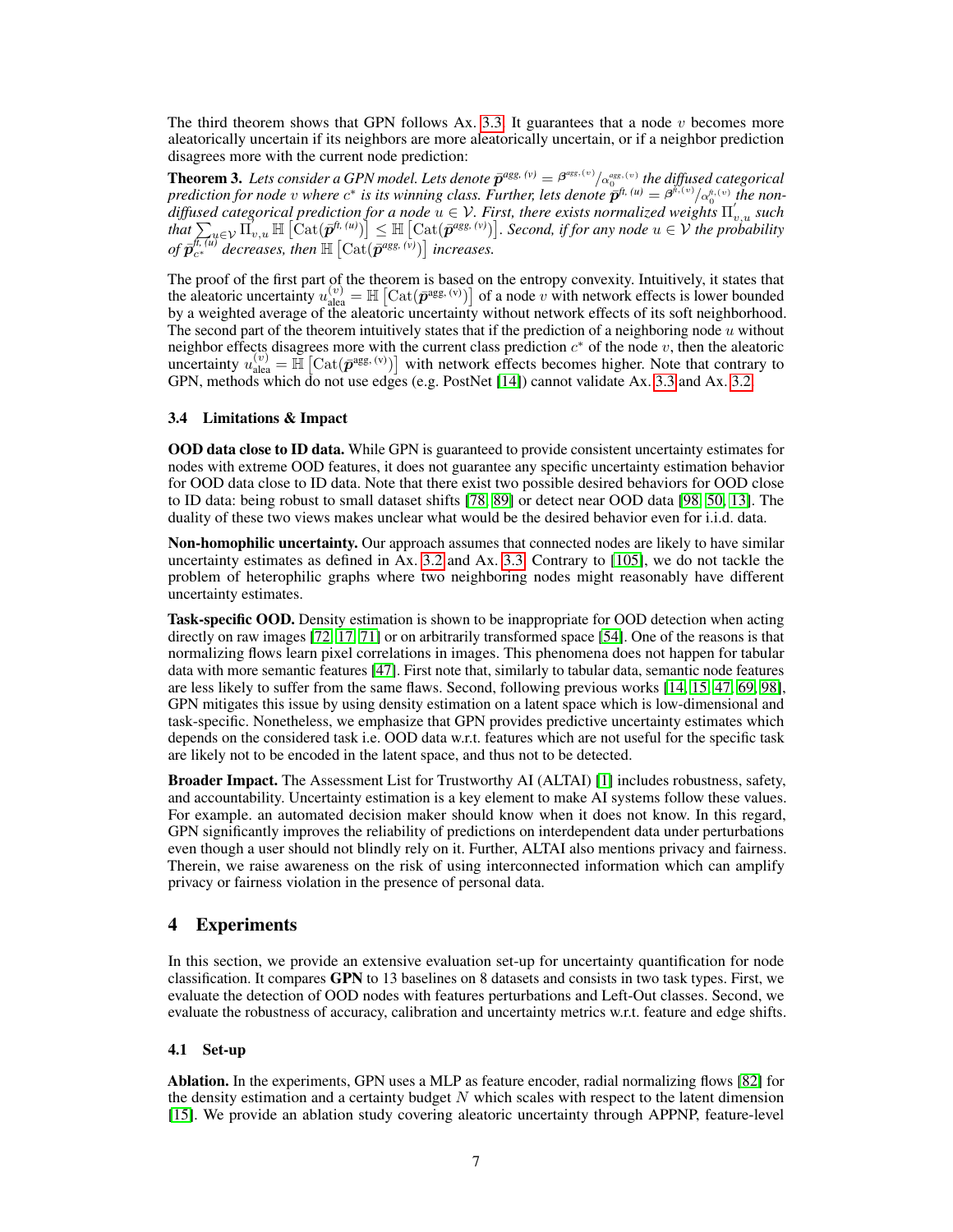estimates through PostNet, diffusing resulting pseudo-counts after training, and GPN with diffusion of  $log(\beta_c^{ft,(v)})$  instead of  $\beta_c^{ft,(v)}$  (see App. E.1). The complete GPN model outperforms the ablated models for uncertainty estimation. Further, we provide a hyper-parameter study covering for example different number of flow layers, latent dimensions, PPR teleport probabilities (see App. E.2)).

Baselines. We used 13 baselines covering a wide variety of models for semi-supervised node classification and uncertainty estimation. We show the results of 5 baselines in the main paper and the full results in appendix. It contains two standard GNNs (i.e. Vanilla GCN VGCN [\[46,](#page-12-2) [87\]](#page-14-13) and APPNP [\[48\]](#page-12-3)), one robust GNN (i.e. **RGCN** [\[104\]](#page-15-8)), one dropout-based method for GNN (i.e. **DropEdge** [\[83\]](#page-14-7)), two Graph Gaussian Processes methods (i.e. GGP [\[74\]](#page-13-9) and Matern-GGP [\[12\]](#page-10-10)), the Graph-based Kernel Dirichlet GCN method (i.e. GKDE-GCN [\[102\]](#page-15-5)) and two parameter-less methods (i.e. GKDE [\[102\]](#page-15-5) and Label Propagation LP see App.). Further, we also compared to direct adaptation of dropout (i.e. VGCN-Dropout[\[29\]](#page-11-15)), ensemble (i.e. VGCN-Ensemble [\[52\]](#page-12-5)), BNN (i.e. VGCN-BNN [\[9\]](#page-10-5)) and energy-based models (i.e. VGCN-Energy [\[57\]](#page-12-9)) to vanilla GCNs. All models are trained using the same number of layers and similar number of hidden dimensions. We used early stopping and report the used hyperparameters in appendix. The results are averaged over 10 initialization seeds per split. Further model details are given in appendix.

Datasets. We used 8 datasets with different properties summarized in appendix. We show the results of 3 datasets in the main paper and the full results in appendix. It contains common citation network datasets (i.e. CoraML [\[65,](#page-13-15) [32,](#page-11-16) [31,](#page-11-17) [85\]](#page-14-14), CiteSeer [\[32,](#page-11-16) [31,](#page-11-17) [85\]](#page-14-14), PubMed [\[73\]](#page-13-16), CoauthorPhysics [\[87\]](#page-14-13) CoauthorCS [\[87\]](#page-14-13)) and co-purchase datasets (i.e. AmazonPhotos [\[64,](#page-13-17) [87\]](#page-14-13), AmazonComputers [\[64,](#page-13-17) [87\]](#page-14-13)). The results are averaged over 10 initialization splits with a train/val/test split of  $5\%/15\%/80\%$ using stratified sampling. Further, we evaluate on the large **OGBN Arxiv** dataset with  $169, 343$  nodes and 2, 315, 598 edges [\[43,](#page-12-16) [94\]](#page-14-15). Further dataset details are given in the appendix.

#### 4.2 Results

OOD Detection. In this section, we evaluate uncertainty estimation for OOD detection. To this end, we use the Area Under Receiving Operator Characteristics Curve (AUC-ROC) with aleatoric scores  $u_{\text{alea}}^{(v)}$  (Alea) and epistemic scores  $u_{\text{epist}}^{(v)}$  (Epist) similarly to [\[14,](#page-10-8) [102,](#page-15-5) [60,](#page-13-7) [63,](#page-13-6) [61,](#page-13-8) [57\]](#page-12-9). For GPN, we differentiate between epistemic uncertainty scores without network effects (w/o Net.) and with network effects (w/ Net.). Further, we report results with the Area Under the Precision-Recall Curve (AUC-PR) in appendix. The definition of OOD for nodes in the presence of feature and network information is more complex than for i.i.d. input features. Hence, we propose two types of OOD nodes: nodes with OOD feature perturbations and nodes from Left-Out classes. For feature perturbations, we compute the accuracy on the perturbed nodes (OOD-Acc) to evaluate if the model can correct anomalous features. For Left-Out classes, we compute the accuracy on the observed classes (ID-Acc). We report the short results in Tab. [1.](#page-8-0) We set a threshold of 64 GiB and 12 hours per training run. We also exclude methods which do not use attributes for detection of OOD feature perturbations.

*Feature perturbations:* These perturbations aim at isolating the contribution of the node feature information on the model predictions. To this end, we randomly select a subset of the nodes. For each single node v, we perturb individually its features using a Bernoulli or a Normal distribution (i.e.  $x^{(v)}$  ∼ Ber(0.5) and  $x^{(v)}$  ∼  $\mathcal{N}(0, 1)$ ) keeping all other node features fixed. We then compare the uncertainty prediction on the perturbed and unperturbed node. On one hand, Bernoulli noise corresponds to small perturbations in the domain of discrete bag-of-words features. On the other hand, Normal noise corresponds to extreme perturbations out of the domain of discrete bag-of-words features. In practice, we expect out-of-domain perturbations to be easily detected [\[14\]](#page-10-8). First, we remark that uncertainty estimates of GPN based on features achieves an absolute improvement of at least  $+15\%$  and  $+29\%$  for Bernoulli and Normal perturbations over all baselines using network effects. This shows that GPN disentangles well the uncertainty without and with network effects. Second, we remark that all uncertainty estimates with network effects achieve poor results. This is expected if models can recover the correct prediction after aggregation steps. Specifically, we observe that GPN achieves an accuracy improvement between  $+16\%$  and  $+64\%$  for Normal perturbations on perturbed nodes compared to baselines. It stresses that GPN performs a consistent evidence aggregation from neighborhood to recover from anomalous features. Further, note that GPN is still capable to detect those perturbed nodes almost perfectly using feature uncertainty. These remarks aligns with Ax. [3.1.](#page-3-1)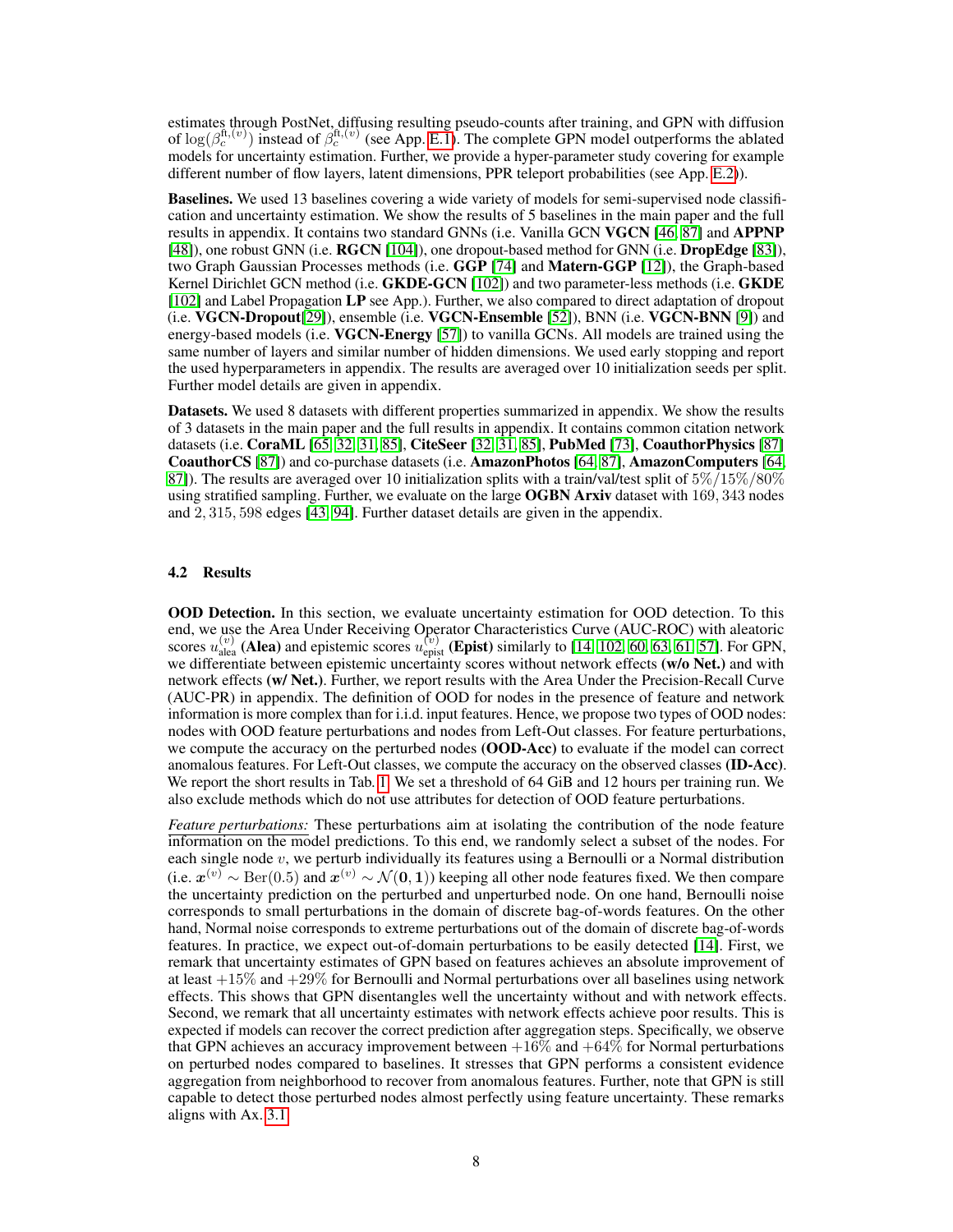*Left-Out classes:* Detection of Left-Out classes involves both feature and neighborhood information. In this case, we remove the Left-Out classes from the training set but keep them in the graph similarly to [\[102\]](#page-15-5). We observe that the uncertainty estimates with network effects of GPN achieves an absolute improvement between  $+12\%$  and  $+16\%$  compared to its uncertainty estimates without network effects. It highlights the benefit of incorporating network information for uncertainty predictions when OOD samples (i.e. samples from the Left-Out classes) are likely to be connected to each other. This remark aligns with Ax. [3.2.](#page-3-2) Further, GPN outperforms other baselines by  $+2\%$  to  $+22\%$  for LOC detection while maintaining a competitive accuracy on other classes.

*Misclassified samples:* In addition to the OOD scores, we also report the results for the detection of misclassified samples with aleatoric and epistemic uncertainty on several datasets and models in App. E.3 for the sake of completeness. GPN performs competitively with the baselines. Moreover, we observe that epistemic uncertainty is better for OOD detection and aleatoric uncertainty is better for misclassification detection as already observed e.g. in [\[102\]](#page-15-5).

<span id="page-8-0"></span>

|                      | Model               | ID-ACC            | <b>OOD-AUC-ROC</b>    | <b>OOD-ACC</b>                              | <b>OOD-AUC-ROC</b>    | <b>OOD-ACC</b>                               | <b>OOD AUC ROC</b>     |
|----------------------|---------------------|-------------------|-----------------------|---------------------------------------------|-----------------------|----------------------------------------------|------------------------|
|                      |                     | Leave-Out Classes |                       | $\boldsymbol{x}^{(v)} \sim \text{Ber}(0.5)$ |                       | $\boldsymbol{x}^{(v)} \sim \mathcal{N}(0,1)$ |                        |
| CoraML               | Matern-GGP          | 87.03             | 83.13/82.98/n.a.      | n.a.                                        | n.a.                  | n.a.                                         | n.a.                   |
|                      | <b>VGCN-Dropout</b> | 89.08             | 81.27/71.65/n.a.      | 77.76                                       | 62.06/50.38/n.a.      | 18.28                                        | 40.53 / 71.06 / n.a.   |
|                      | <b>VGCN-Energy</b>  | 89.66             | 81.70/83.15/n.a.      | 78.90                                       | 63.68/66.26/n.a.      | 18.37                                        | 9.34/0.32/n.a.         |
|                      | VGCN-Ensemble       | 89.87             | 81.85 / 74.24 / n.a.  | 78.00                                       | 63.58/56.81/n.a.      | 21.00                                        | 33.72/64.92/n.a.       |
|                      | <b>GKDE-GCN</b>     | 89.33             | 82.23/82.09/n.a.      | 76.40                                       | 61.74/63.15/n.a.      | 16.86                                        | 40.03 / 1.42 / n.a.    |
|                      | <b>GPN</b>          | 88.51             | 83.25 / 86.28 / 80.95 | 80.98                                       | 57.99 / 55.23 / 89.47 | 81.53                                        | 55.96 / 56.51 / 100.00 |
| Amazon<br>Photos     | Matern-GGP          | 88.65             | 87.26/86.75/n.a.      | n.a.                                        | n.a.                  | n.a.                                         | n.a.                   |
|                      | <b>VGCN-Dropout</b> | 94.04             | 80.90 / 70.11 / n.a.  | 83.86                                       | 56.85/55.04/n.a.      | 22.29                                        | 49.11/66.74/n.a.       |
|                      | VGCN-Energy         | 94.24             | 82.44/79.64/n.a.      | 83.91                                       | 57.91/59.07/n.a.      | 21.40                                        | $31.07/$ 6.42 / n.a.   |
|                      | VGCN-Ensemble       | 94.28             | 82.72/88.53/n.a.      | 84.40                                       | 57.86/56.01/n.a.      | 20.30                                        | 44.14/69.01/n.a.       |
|                      | <b>GKDE-GCN</b>     | 89.84             | 73.65/69.09/n.a.      | 73.17                                       | 57.01/58.00/n.a.      | 24.04                                        | 24.45/9.82/n.a.        |
|                      | <b>GPN</b>          | 94.01             | 82.72 / 91.98 / 76.57 | 87.47                                       | 56.25 / 60.52 / 75.24 | 88.29                                        | 51.89 / 61.89 / 100.00 |
| <b>OGBN</b><br>Arxiv | Matern-GGP          | n.f.              | n.f.                  | n.f.                                        | n.f.                  | n.f.                                         | n.f.                   |
|                      | <b>VGCN-Dropout</b> | 75.47             | 65.35/64.24/n.a.      | 65.30                                       | 48.11/50.64/n.a.      | 49.90                                        | 60.10/62.87/n.a.       |
|                      | VGCN-Energy         | 75.61             | 64.91/64.50/n.a.      | 65.70                                       | 46.16/48.54/n.a.      | 51.30                                        | 53.83/48.53/n.a.       |
|                      | VGCN-Ensemble       | 76.12             | 65.93 / 70.77 / n.a.  | 67.00                                       | 45.99/47.41/n.a.      | 49.00                                        | 59.94/66.44/n.a.       |
|                      | <b>GKDE-GCN</b>     | 73.89             | 68.84/72.44/n.a.      | 65.20                                       | 50.98/51.31/n.a.      | 45.40                                        | 53.94/55.28/n.a.       |
|                      | <b>GPN</b>          | 73.84             | 66.33/74.82/62.17     | 65.50                                       | 51.49 / 55.82 / 93.05 | 65.50                                        | 51.43 / 55.85 / 95.54  |

Table 1: LOC and Feature Perturbations: Accuracy is reported on ID nodes for LOC experiments and on OOD nodes for feature perturbation experiments. OOD-AUC-ROC scores are given as *[Alea w/ Net] / [Epist w/ Net] / [Epist w/o Net]. n.a.* means either model or metric not applicable and n.f. means not finished within our constraints.

Attributed Graph Shifts. In this section, we focus on evaluating the robustness of the accuracy, calibration and the evolution of the uncertainty estimation under node feature shifts and edges shifts. This aligns with [\[78\]](#page-14-0) which aims at evaluating the reliability of uncertainty estimates under dataset shifts for i.i.d. inputs. Specifically, we evaluates the evolution of the accuracy, the ECE [\[70\]](#page-13-18) calibration score, the epistemic and the aleatoric uncertainty measures.

*Feature shifts:* We perturbed the features of a fraction of the nodes using unit Gaussian perturbations. We report the short results in Fig. [3](#page-9-0) and the full results in appendix. On one hand, we observe that GPN is significantly more robust to feature perturbations than all baselines. Indeed, the accuracy of GPN decreases by less than 5% even when 80% of the nodes are perturbed while the accuracy of other baselines decreases by more than 50% when only 20% of the nodes are perturbed. Similarly, we observed that GPN remains calibrated even when a high fraction of nodes are perturbed contrary to baselines. Hence, GPN intuitively discards uncertain features from perturbed nodes and only accounts for certain features from other nodes for more accurate predictions. On the other hand, we observe that, as desired, the average epistemic uncertainty of GPN consistently decreases when more nodes are perturbed. This remark aligns with Ax. [3.2.](#page-3-2) In contrast, baselines dangerously become more certain while achieving a poorer accuracy similarly to ReLU networks [\[39\]](#page-12-13). Hence GPN predictions are significantly more reliable than baselines under feature shifts.

*Edge shifts:* For edge shifts, we perturbed a fraction of edges at random. We report the results in appendix. As desired, we observe that the aleatoric uncertainty increases for all models including GPN. This aligns with Ax. [3.3](#page-3-3) and the expectations that conflicting neighborhood should lead to more aleatorically uncertain predictions. Furthermore, the average epistemic uncertainty of GPN remains constant which is reasonable since the average evidence of a node's neighborhood remains constant.

Qualitative Evaluation. We show the abstracts of the CoraML papers achieving the highest and the lowest epistemic uncertainty without network effects in Tab. [2](#page-9-1) and in the appendix. Interestingly, we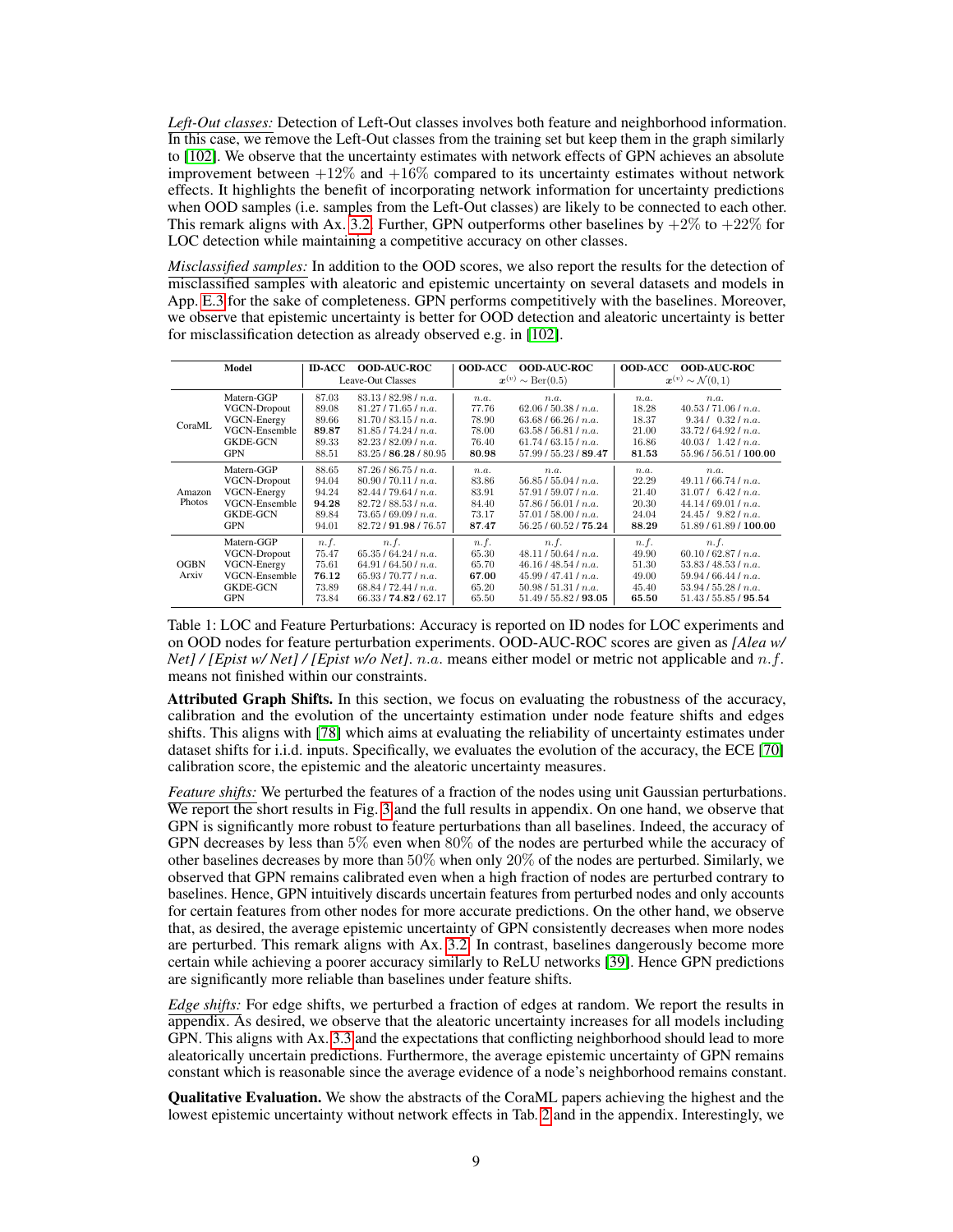<span id="page-9-0"></span>

Figure 3: Accuracy, ECE, and average epistemic confidence under feature shifts for CoraML. We perturb features of different percentage of nodes using a Unit Gaussian noise.

observed that most uncertain papers corresponds to short and unconventional abstracts which can be seen as anomalous features. Furthermore, we also ranked the nodes w.r.t. to their epistemic uncertainty with network effects. In this case, we observed that 78/100 nodes with the highest uncertainty do not belong to the largest connected component of the CoraML dataset. We propose additional uncertainty visualizations for GPN in App. E.6.

Inference & training time. We provide a comparison of inference and training times for most of the datasets and models under consideration in in App. E.7. GPN needs a single pass for uncertainty estimation but requires the additional evaluation of one normalizing flow per class compared to APPNP. Hence, GPN brings a small computational overhead for uncertainty estimation at inference time. Furthermore, GPN is usually converging relatively fast during training and does not require precomputing kernel values. In contrast, GKDE-GCN [\[102\]](#page-15-5) requires the computation of the underlying Graph Kernel with a complexity of  $\mathcal{O}(N^2)$  where N is the number of nodes in the graph. Finally, GPN is significantly more efficient than dropout or ensemble approaches as it does not require training or evaluating multiple models.

<span id="page-9-1"></span>

| IlliGAL Report No. 95006 July 1995                     | Report of the 1996 Workshop on Reinforcement               |
|--------------------------------------------------------|------------------------------------------------------------|
| Reihe FABEL-Report Status: extern Dokumentbezeichner:  | We tend to think of what we really know as what we         |
| Org/Reports/nr-35 Erstellt am: 21.06.94 Korrigiert am: | can talk about, and disparage knowledge that we can't      |
| 28.05.95 ISSN 0942-413X                                | verbalize. [Dowling 1989, p. 252]                          |
| Keith Mathias and Darrell Whitley Technical Report     | Multigrid Q-Learning Charles W. Anderson and Stewart G.    |
| CS-94-101 January 7, 1994                              | Crawford-Hines Technical Report CS-94-121 October 11, 1994 |
| Internal Report 97-01                                  | A Learning Result for Abstract                             |

Table 2: A selection of abstracts from CoraML which are assigned low feature evidences by GPN.

# 5 Conclusion

We introduce a well-grounded framework for uncertainty estimation on interdependent nodes. First, we propose explicit and motivated axioms describing desired properties for aleatoric and epistemic uncertainty in the absence or in the presence of network effects. Second, we propose GPN, a GNN for uncertainty estimation which provably follows our axioms. GPN performs a Bayesian update over the class predictions based on density estimation and diffusion. Third, we conduct extensive experiments to evaluate the uncertainty performances of a broad range of baselines for OOD detection and robustness against node feature or edge shifts. GPN outperforms all baselines in these experiments.

# Acknowledgments and Disclosure of Funding

This research was supported by the BMW AG, by the Helmholtz Association under the joint research school "Munich School for Data Science - MUDS", and by a grant from Software Campus through the German Federal Ministry of Education and Research.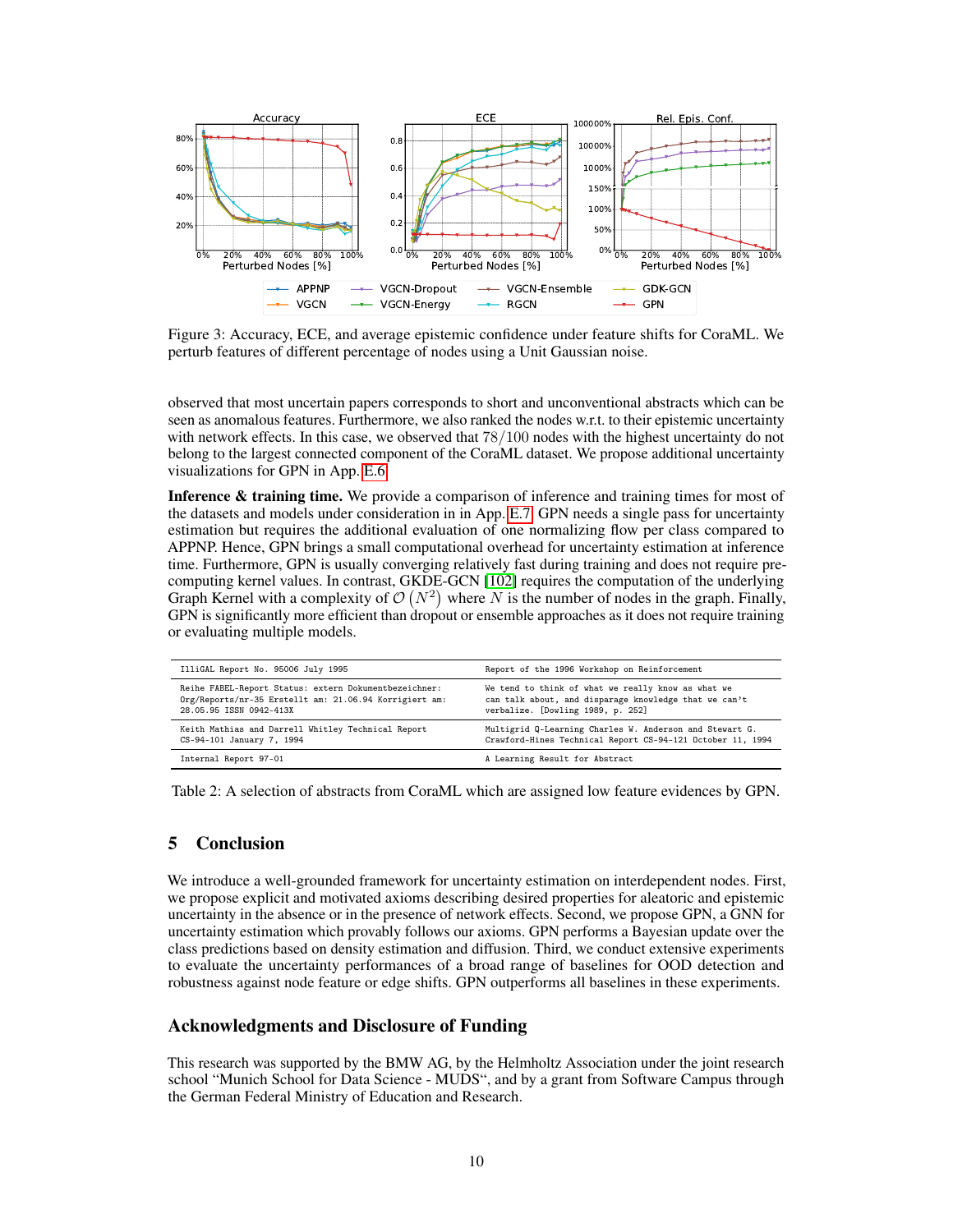### References

- <span id="page-10-15"></span>[1] The assessment list for trustworthy artificial intelligence (altai) for self assessment. *European Commission*, 2020.
- [2] M. Abadi, A. Agarwal, P. Barham, E. Brevdo, Z. Chen, C. Citro, G. S. Corrado, A. Davis, J. Dean, M. Devin, S. Ghemawat, I. Goodfellow, A. Harp, G. Irving, M. Isard, Y. Jia, R. Jozefowicz, L. Kaiser, M. Kudlur, J. Levenberg, D. Mané, R. Monga, S. Moore, D. Murray, C. Olah, M. Schuster, J. Shlens, B. Steiner, I. Sutskever, K. Talwar, P. Tucker, V. Vanhoucke, V. Vasudevan, F. Viégas, O. Vinyals, P. Warden, M. Wattenberg, M. Wicke, Y. Yu, and X. Zheng. TensorFlow: Large-scale machine learning on heterogeneous systems, 2015.
- <span id="page-10-0"></span>[3] M. Abdar, F. Pourpanah, S. Hussain, D. Rezazadegan, L. Liu, M. Ghavamzadeh, P. Fieguth, A. Khosravi, U. R. Acharya, V. Makarenkov, et al. A review of uncertainty quantification in deep learning: Techniques, applications and challenges. *arXiv preprint arXiv:2011.06225*, 2020.
- <span id="page-10-1"></span>[4] H. Ahn, S. Cha, D. Lee, and T. Moon. Uncertainty-based continual learning with adaptive regularization. In H. Wallach, H. Larochelle, A. Beygelzimer, F. d'Alché-Buc, E. Fox, and R. Garnett, editors, *Advances in Neural Information Processing Systems*, 2019.
- <span id="page-10-11"></span>[5] H. Akita, K. Nakago, T. Komatsu, Y. Sugawara, S.-i. Maeda, Y. Baba, and H. Kashima. Bayesgrad: Explaining predictions of graph convolutional networks. In *Advances in Neural Information Processing Systems*, 2018.
- <span id="page-10-7"></span>[6] A. Amini, W. Schwarting, A. Soleimany, and D. Rus. Deep evidential regression. In *Advances in Neural Information Processing Systems*, 2020.
- <span id="page-10-13"></span>[7] R. Arora, A. Basu, P. Mianjy, and A. Mukherjee. Understanding deep neural networks with rectified linear units. In *International Conference on Learning Representations*, 2018.
- <span id="page-10-6"></span>[8] M. Biloš, B. Charpentier, and S. Günnemann. Uncertainty on asynchronous time event prediction. *Advances in Neural Information Processing Systems*, 2019.
- <span id="page-10-5"></span>[9] C. Blundell, J. Cornebise, K. Kavukcuoglu, and D. Wierstra. Weight uncertainty in neural network. In *International Conference on Machine Learning*, 2015.
- [10] A. Bojchevski and S. Günnemann. Deep gaussian embedding of graphs: Unsupervised inductive learning via ranking. *arXiv preprint arXiv:1707.03815*, 2017.
- <span id="page-10-12"></span>[11] A. Bojchevski and S. Günnemann. Bayesian robust attributed graph clustering: Joint learning of partial anomalies and group structure. In *AAAI Conference on Artificial Intelligence*, 2018.
- <span id="page-10-10"></span>[12] V. Borovitskiy, I. Azangulov, A. Terenin, P. Mostowsky, M. Deisenroth, and N. Durrande. Matérn Gaussian Processes on Graphs. In *International Conference on Artificial Intelligence and Statistics*, 2021.
- <span id="page-10-4"></span>[13] N. Carlini and D. A. Wagner. Adversarial examples are not easily detected: Bypassing ten detection methods. *Computing Research Repository*, 2017.
- <span id="page-10-8"></span>[14] B. Charpentier, D. Zügner, and S. Günnemann. Posterior network: Uncertainty estimation without ood samples via density-based pseudo-counts. *Advances in Neural Information Processing Systems*, 2020.
- <span id="page-10-3"></span>[15] B. Charpentier, O. Borchert, D. Zügner, S. Geisler, and S. Günnemann. Natural posterior network: Deep bayesian predictive uncertainty for exponential family distributions, 2021.
- <span id="page-10-9"></span>[16] J. Chen, T. Ma, and C. Xiao. Fastgen: fast learning with graph convolutional networks via importance sampling. *arXiv preprint arXiv:1801.10247*, 2018.
- <span id="page-10-14"></span>[17] H. Choi, E. Jang, and A. A. Alemi. Generative ensembles for robust anomaly detection. In *International Conference on Learning Representations*, 2019.
- <span id="page-10-2"></span>[18] W. R. Clements, B. V. Delft, B.-M. Robaglia, R. B. Slaoui, and S. Toth. Estimating risk and uncertainty in deep reinforcement learning, 2019.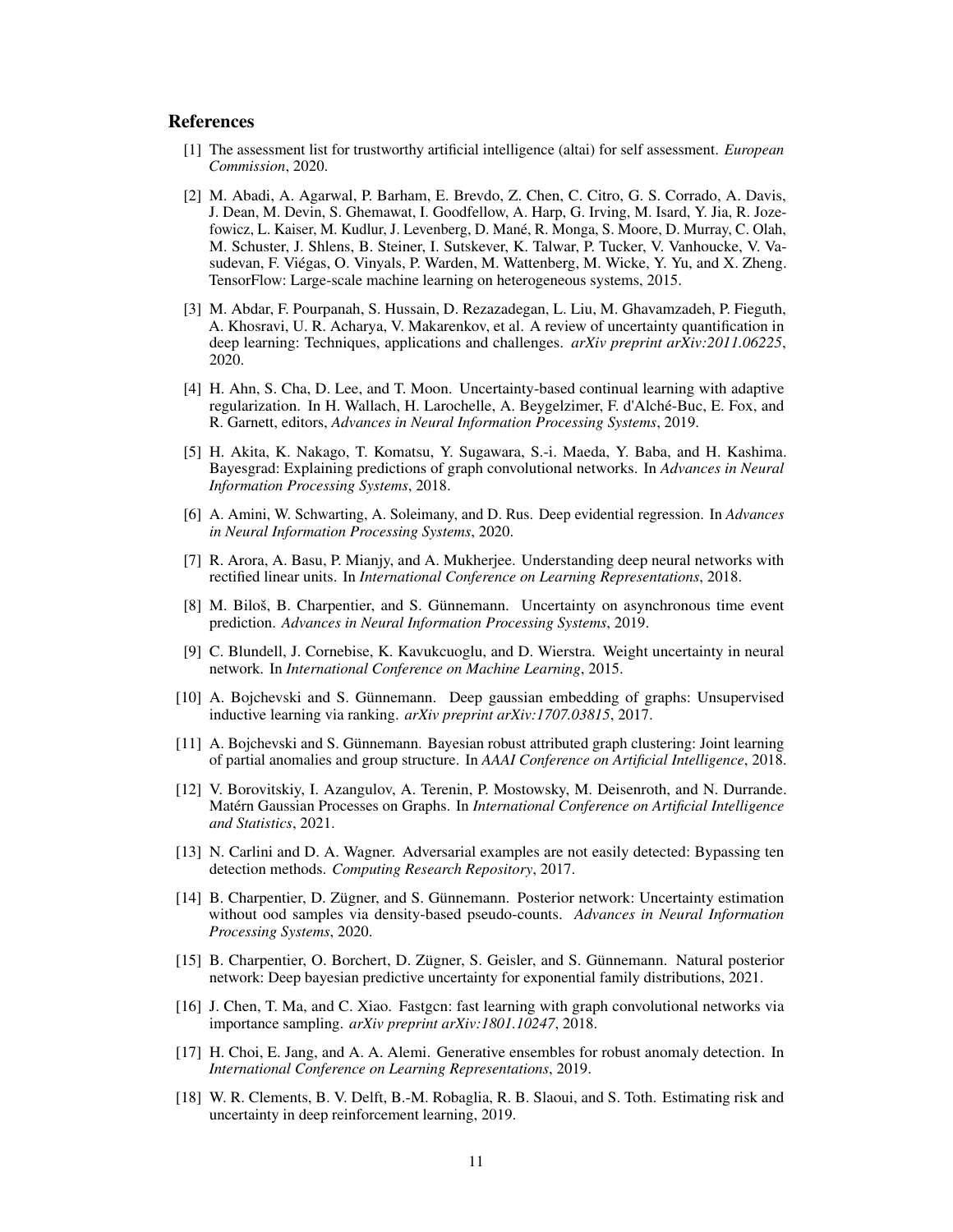- <span id="page-11-11"></span>[19] M. Dallachiesa, C. Aggarwal, and T. Palpanas. Node classification in uncertain graphs. In *Proceedings of the 26th international conference on scientific and statistical database management*, pages 1–4, 2014.
- <span id="page-11-2"></span>[20] S. Depeweg, J.-M. Hernandez-Lobato, F. Doshi-Velez, and S. Udluft. Decomposition of uncertainty in bayesian deep learning for efficient and risk-sensitive learning. In *International Conference on Machine Learning*, 2018.
- <span id="page-11-4"></span>[21] M. W. Dusenberry, G. Jerfel, Y. Wen, Y.-A. Ma, J. Snoek, K. Heller, B. Lakshminarayanan, and D. Tran. Efficient and scalable bayesian neural nets with rank-1 factors. In *International Conference on Machine Learning*, 2020.
- <span id="page-11-12"></span>[22] P. Elinas, E. V. Bonilla, and L. Tiao. Variational inference for graph convolutional networks in the absence of graph data and adversarial settings. *Advances in Neural Information Processing Systems*, 2020.
- <span id="page-11-9"></span>[23] D. Eswaran, S. Günnemann, and C. Faloutsos. The power of certainty: A dirichlet-multinomial model for belief propagation. In *Proceedings of the 2017 SIAM International Conference on Data Mining*, 2017.
- <span id="page-11-3"></span>[24] S. Farquhar, L. Smith, and Y. Gal. Liberty or depth: Deep bayesian neural nets do not need complex weight posterior approximations. In *Advances in Neural Information Processing Systems*, 2020.
- <span id="page-11-14"></span>[25] B. Feng, Y. Wang, Z. Wang, and Y. Ding. Uncertainty-aware attention graph neural network for defending adversarial attacks. *arXiv preprint arXiv:2009.10235*, 2020.
- [26] M. Fey and J. E. Lenssen. Fast graph representation learning with PyTorch Geometric. In *ICLR Workshop on Representation Learning on Graphs and Manifolds*, 2019.
- <span id="page-11-6"></span>[27] A. Y. Foong, D. R. Burt, Y. Li, and R. E. Turner. On the expressiveness of approximate inference in bayesian neural networks. *arXiv preprint arXiv:1909.00719*, 2019.
- <span id="page-11-0"></span>[28] Y. Gal. Uncertainty in Deep Learning. 2016.
- <span id="page-11-15"></span>[29] Y. Gal and Z. Ghahramani. Dropout as a bayesian approximation: Representing model uncertainty in deep learning. In *International Conference on Machine Learning*, 2016.
- <span id="page-11-1"></span>[30] Y. Gal and L. Smith. Sufficient conditions for idealised models to have no adversarial examples: a theoretical and empirical study with bayesian neural networks, 2018.
- <span id="page-11-17"></span>[31] L. Getoor. Link-based classification. In *Advanced methods for knowledge discovery from complex data*. Springer, 2005.
- <span id="page-11-16"></span>[32] C. L. Giles, K. D. Bollacker, and S. Lawrence. Citeseer: An automatic citation indexing system. In *Proceedings of the third ACM conference on Digital libraries*, pages 89–98, 1998.
- <span id="page-11-8"></span>[33] W. Grathwohl, K.-C. Wang, J.-H. Jacobsen, D. Duvenaud, M. Norouzi, and K. Swersky. Your classifier is secretly an energy based model and you should treat it like one. *arXiv preprint arXiv:1912.03263*, 2019.
- <span id="page-11-5"></span>[34] A. Graves. Practical variational inference for neural networks. In *Advances in Neural Information Processing Systems*. Citeseer, 2011.
- <span id="page-11-7"></span>[35] C. Guo, G. Pleiss, Y. Sun, and K. Q. Weinberger. On calibration of modern neural networks. In *International Conference on Machine Learning*, 2017.
- <span id="page-11-13"></span>[36] S. Günnemann. Graph neural networks: Adversarial robustness. In L. Wu, P. Cui, J. Pei, and L. Zhao, editors, *Graph Neural Networks: Foundations, Frontiers, and Applications*, chapter 8, pages 149–176. Springer, Singapore, 2021.
- <span id="page-11-10"></span>[37] A. Hasanzadeh, E. Hajiramezanali, S. Boluki, M. Zhou, N. Duffield, K. Narayanan, and X. Qian. Bayesian graph neural networks with adaptive connection sampling. In *International Conference on Machine Learning*, 2020.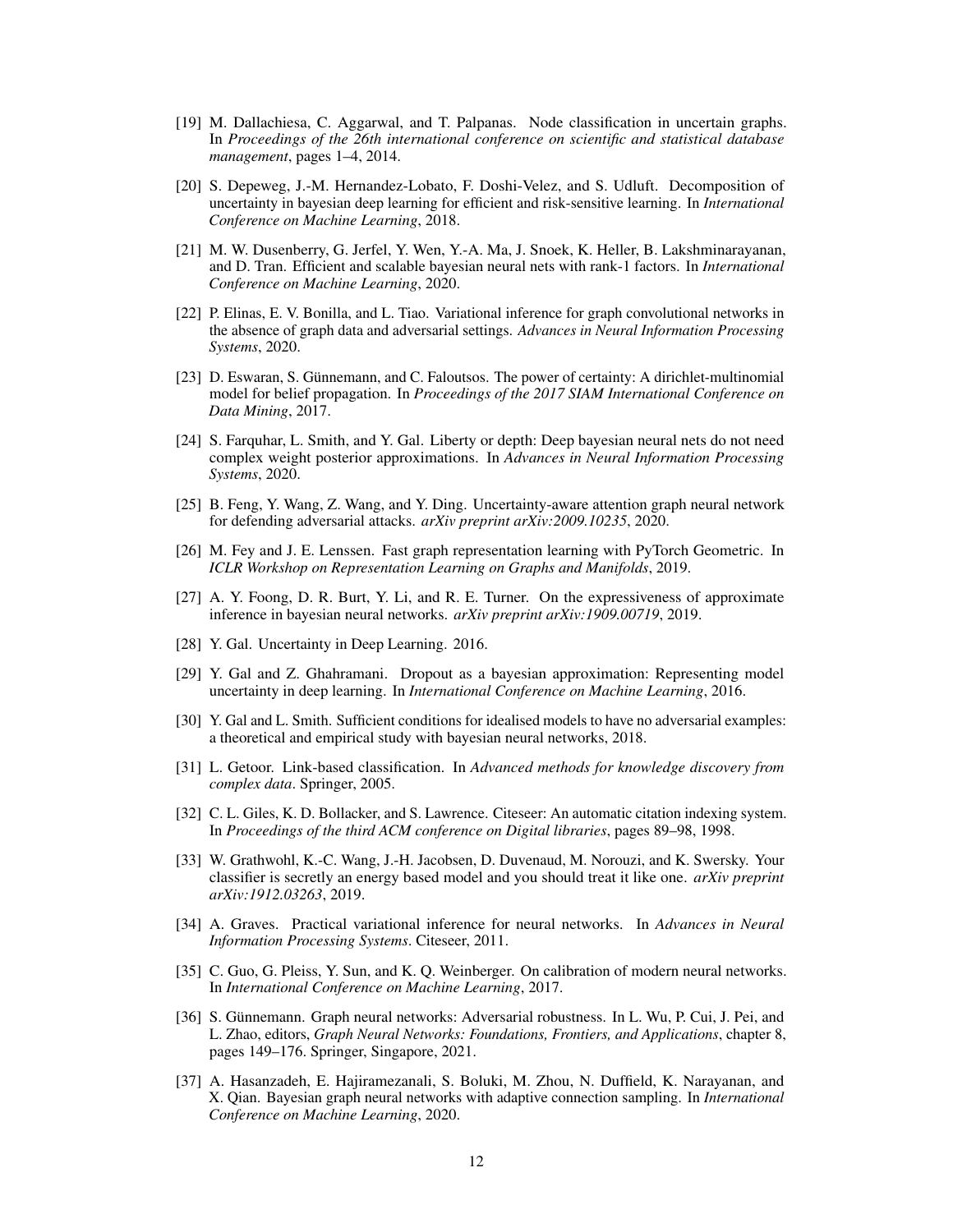- <span id="page-12-6"></span>[38] M. Havasi, R. Jenatton, S. Fort, J. Z. Liu, J. Snoek, B. Lakshminarayanan, A. M. Dai, and D. Tran. Training independent subnetworks for robust prediction. In *International Conference on Learning Representations*, 2021.
- <span id="page-12-13"></span>[39] M. Hein, M. Andriushchenko, and J. Bitterwolf. Why relu networks yield high-confidence predictions far away from the training data and how to mitigate the problem. *Computer Vision and Pattern Recognition*, 2019.
- <span id="page-12-12"></span>[40] L. Hirschfeld, K. Swanson, K. Yang, R. Barzilay, and C. W. Coley. Uncertainty quantification using neural networks for molecular property prediction, 2020.
- <span id="page-12-7"></span>[41] J. Hron, A. Matthews, and Z. Ghahramani. Variational bayesian dropout: pitfalls and fixes. In *International Conference on Machine Learning*, 2018.
- <span id="page-12-11"></span>[42] J. Hu, R. Cheng, Z. Huang, Y. Fang, and S. Luo. On embedding uncertain graphs. In *Information and Knowledge Management*, 2017.
- <span id="page-12-16"></span>[43] W. Hu, M. Fey, M. Zitnik, Y. Dong, H. Ren, B. Liu, M. Catasta, and J. Leskovec. Open graph benchmark: Datasets for machine learning on graphs. *arXiv preprint arXiv:2005.00687*, 2020.
- [44] Q. Huang, H. He, A. Singh, S.-N. Lim, and A. R. Benson. Combining label propagation and simple models out-performs graph neural networks. *arXiv preprint arXiv:2010.13993*, 2020.
- [45] D. P. Kingma and J. Ba. Adam: A method for stochastic optimization. *arXiv preprint arXiv:1412.6980*, 2014.
- <span id="page-12-2"></span>[46] T. N. Kipf and M. Welling. Semi-Supervised Classification with Graph Convolutional Networks. *International Conference on Learning Representations*, 2016.
- <span id="page-12-15"></span>[47] P. Kirichenko, P. Izmailov, and A. G. Wilson. Why normalizing flows fail to detect out-ofdistribution data. *arXiv preprint arXiv:2006.08545*, 2020.
- <span id="page-12-3"></span>[48] J. Klicpera, A. Bojchevski, and S. Günnemann. Predict then propagate: Graph neural networks meet personalized pagerank. *arXiv preprint arXiv:1810.05997*, 2018.
- [49] J. Klicpera, S. Weißenberger, and S. Günnemann. Diffusion improves graph learning. *arXiv preprint arXiv:1911.05485*, 2019.
- <span id="page-12-0"></span>[50] A. Kopetzki, B. Charpentier, D. Zügner, S. Giri, and S. Günnemann. Evaluating robustness of predictive uncertainty estimation: Are dirichlet-based models reliable? *Computing Research Repository*, 2020.
- <span id="page-12-4"></span>[51] A. Kristiadi, M. Hein, and P. Hennig. Being bayesian, even just a bit, fixes overconfidence in relu networks, 2020.
- <span id="page-12-5"></span>[52] B. Lakshminarayanan, A. Pritzel, and C. Blundell. Simple and scalable predictive uncertainty estimation using deep ensembles. In *Proceedings of the 31st International Conference on Neural Information Processing Systems*, pages 6405–6416, 2017.
- <span id="page-12-10"></span>[53] B. Lakshminarayanan, D. Tran, J. Liu, S. Padhy, T. Bedrax-Weiss, and Z. Lin. Simple and principled uncertainty estimation with deterministic deep learning via distance awareness. In *Advances in Neural Information Processing Systems*, 2020.
- <span id="page-12-14"></span>[54] C. L. Lan and L. Dinh. Perfect density models cannot guarantee anomaly detection. *arXiv preprint arXiv:2012.03808*, 2020.
- <span id="page-12-1"></span>[55] H. B. Lee, H. Lee, D. Na, S. Kim, M. Park, E. Yang, and S. J. Hwang. Learning to balance: Bayesian meta-learning for imbalanced and out-of-distribution tasks, 2020.
- <span id="page-12-8"></span>[56] S. Liang, Y. Li, and R. Srikant. Enhancing the reliability of out-of-distribution image detection in neural networks. *arXiv preprint arXiv:1706.02690*, 2017.
- <span id="page-12-9"></span>[57] W. Liu, X. Wang, J. Owens, and Y. Li. Energy-based out-of-distribution detection. *Advances in Neural Information Processing Systems*, 2020.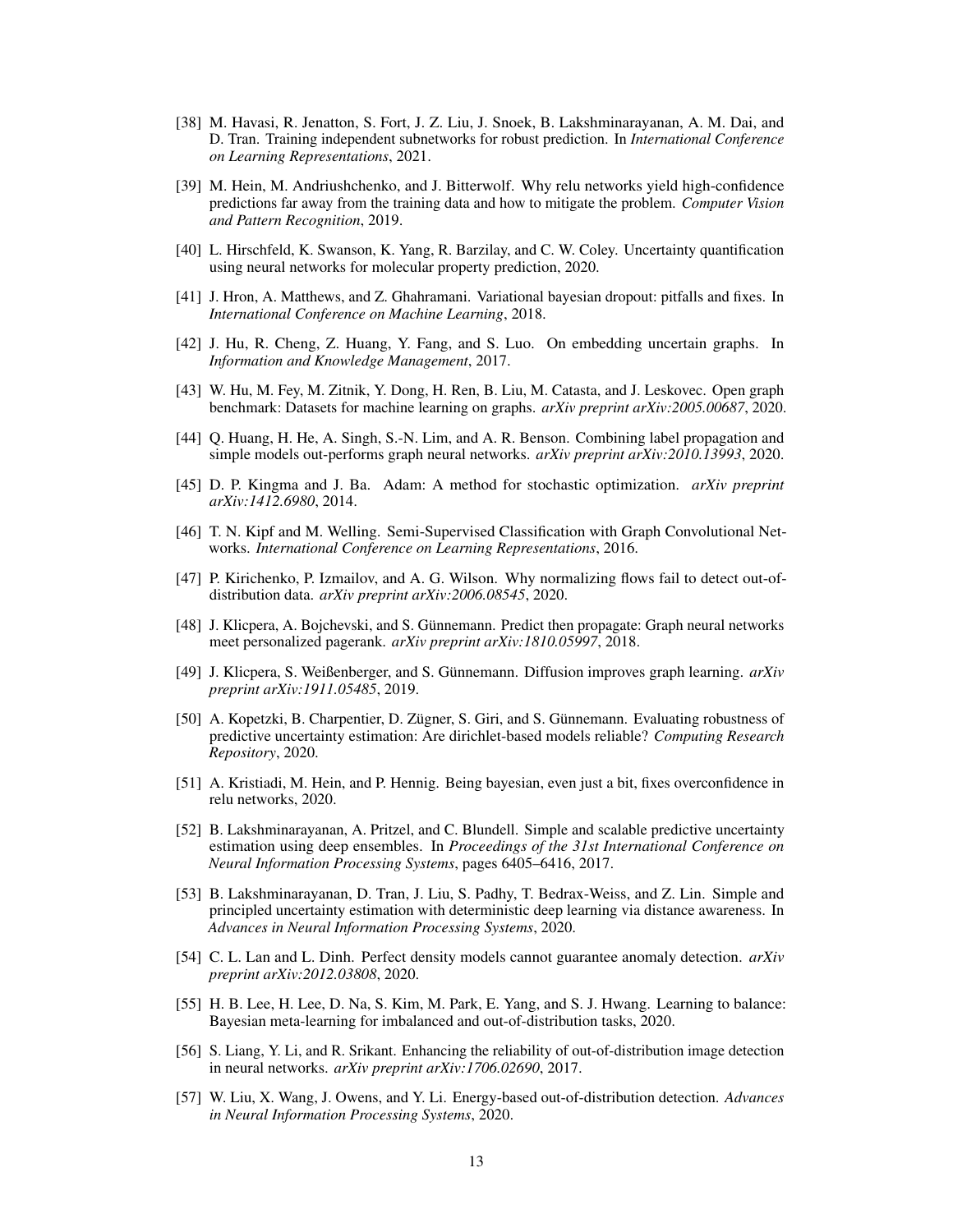- <span id="page-13-10"></span>[58] Z.-Y. Liu, S.-Y. Li, S. Chen, Y. Hu, and S.-J. Huang. Uncertainty aware graph gaussian process for semi-supervised learning. In *AAAI Conference on Artificial Intelligence*, volume 34, pages 4957–4964, 2020.
- <span id="page-13-4"></span>[59] W. J. Maddox, P. Izmailov, T. Garipov, D. P. Vetrov, and A. G. Wilson. A simple baseline for bayesian uncertainty in deep learning. In *Advances in Neural Information Processing Systems*, 2019.
- <span id="page-13-7"></span>[60] A. Malinin and M. Gales. Predictive uncertainty estimation via prior networks. *arXiv preprint arXiv:1802.10501*, 2018.
- <span id="page-13-8"></span>[61] A. Malinin and M. Gales. Reverse kl-divergence training of prior networks: Improved uncertainty and adversarial robustness. *arXiv preprint arXiv:1905.13472*, 2019.
- <span id="page-13-1"></span>[62] A. Malinin, A. Ragni, K. Knill, and M. Gales. Incorporating uncertainty into deep learning for spoken language assessment. In *Annual Meeting of the Association for Computational Linguistics*, 2017.
- <span id="page-13-6"></span>[63] A. Malinin, B. Mlodozeniec, and M. Gales. Ensemble distribution distillation. *arXiv preprint arXiv:1905.00076*, 2019.
- <span id="page-13-17"></span>[64] J. McAuley, C. Targett, Q. Shi, and A. Van Den Hengel. Image-based recommendations on styles and substitutes. In *Research and Development in Information Retrieval*, 2015.
- <span id="page-13-15"></span>[65] A. K. McCallum, K. Nigam, J. Rennie, and K. Seymore. Automating the construction of internet portals with machine learning. *Information Retrieval*, 2000.
- <span id="page-13-3"></span>[66] A. Meinke and M. Hein. Towards neural networks that provably know when they don't know. In *International Conference on Learning Representations*, 2020.
- <span id="page-13-0"></span>[67] C. Molnar. Interpretable machine learning, 2020. URL [https://christophm.github.io/](https://christophm.github.io/interpretable-ml-book/) [interpretable-ml-book/](https://christophm.github.io/interpretable-ml-book/).
- <span id="page-13-5"></span>[68] P. Morales-Alvarez, D. Hernández-Lobato, R. Molina, and J. M. Hernández-Lobato. Activationlevel uncertainty in deep neural networks. In *International Conference on Learning Representations*, 2021.
- <span id="page-13-14"></span>[69] W. R. Morningstar, C. Ham, A. G. Gallagher, B. Lakshminarayanan, A. A. Alemi, and J. V. Dillon. Density of states estimation for out-of-distribution detection. *arXiv preprint arXiv:2006.09273*, 2020.
- <span id="page-13-18"></span>[70] M. P. Naeini, G. Cooper, and M. Hauskrecht. Obtaining well calibrated probabilities using bayesian binning. In *AAAI Conference on Artificial Intelligence*, volume 29, 2015.
- <span id="page-13-13"></span>[71] E. Nalisnick, A. Matsukawa, Y. W. Teh, D. Gorur, and B. Lakshminarayanan. Do deep generative models know what they don't know? *International Conference on Learning Representations*, 2019.
- <span id="page-13-12"></span>[72] E. Nalisnick, A. Matsukawa, Y. W. Teh, and B. Lakshminarayanan. Detecting out-ofdistribution inputs to deep generative models using typicality. *arXiv preprint arXiv:1906.02994*, 2020.
- <span id="page-13-16"></span>[73] G. Namata, B. London, L. Getoor, B. Huang, and U. M. D. EDU. Query-driven active surveying for collective classification. In *10th International Workshop on Mining and Learning with Graphs*, 2012.
- <span id="page-13-9"></span>[74] Y. C. Ng, N. Colombo, and R. Silva. Bayesian semi-supervised learning with graph gaussian processes. *arXiv preprint arXiv:1809.04379*, 2018.
- <span id="page-13-2"></span>[75] C. Nguyen, T.-T. Do, and G. Carneiro. Uncertainty in model-agnostic meta-learning using variational inference, 2019.
- <span id="page-13-11"></span>[76] M. Orbach and K. Crammer. Graph-based transduction with confidence. In P. A. Flach, T. De Bie, and N. Cristianini, editors, *Machine Learning and Knowledge Discovery in Databases*, 2012.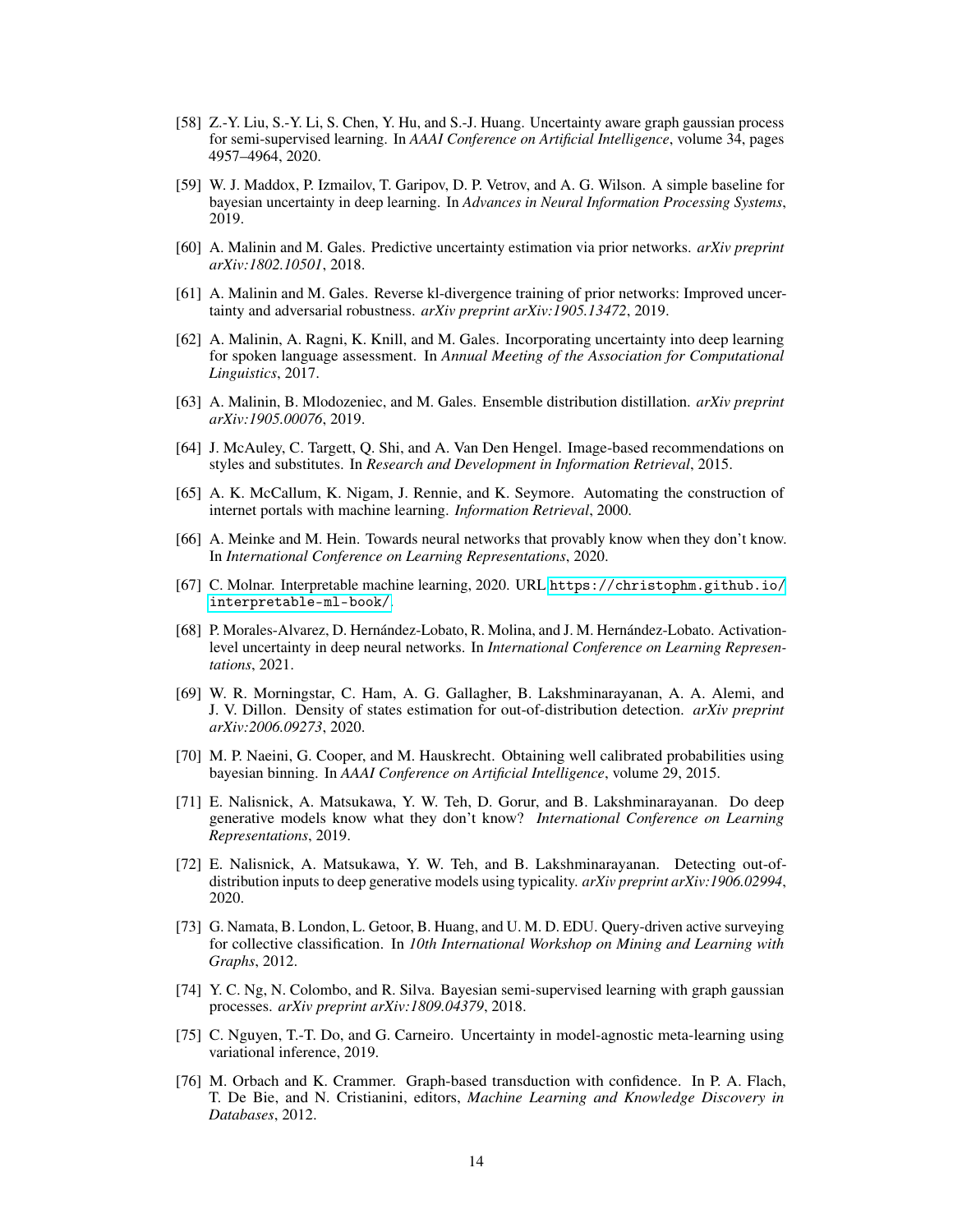- <span id="page-14-4"></span>[77] I. Osband. Risk versus uncertainty in deep learning: Bayes, bootstrap and the dangers of dropout. In *NeurIPS Workshop on Bayesian Deep Learning*, 2016.
- <span id="page-14-0"></span>[78] Y. Ovadia, E. Fertig, J. Ren, Z. Nado, D. Sculley, S. Nowozin, J. V. Dillon, B. Lakshminarayanan, and J. Snoek. Can you trust your model's uncertainty? evaluating predictive uncertainty under dataset shift. *arXiv preprint arXiv:1906.02530*, 2019.
- <span id="page-14-8"></span>[79] S. Pal, F. Regol, and M. Coates. Bayesian graph convolutional neural networks using node copying. *arXiv preprint arXiv:1911.04965*, 2019.
- <span id="page-14-9"></span>[80] S. Pal, F. Regol, and M. Coates. Bayesian graph convolutional neural networks using nonparametric graph learning. *arXiv preprint arXiv:1910.12132*, 2019.
- [81] A. Paszke, S. Gross, F. Massa, A. Lerer, J. Bradbury, G. Chanan, T. Killeen, Z. Lin, N. Gimelshein, L. Antiga, A. Desmaison, A. Kopf, E. Yang, Z. DeVito, M. Raison, A. Tejani, S. Chilamkurthy, B. Steiner, L. Fang, J. Bai, and S. Chintala. Pytorch: An imperative style, high-performance deep learning library. In H. Wallach, H. Larochelle, A. Beygelzimer, F. d'Alché-Buc, E. Fox, and R. Garnett, editors, *Advances in Neural Information Processing Systems*. 2019.
- <span id="page-14-12"></span>[82] D. Rezende and S. Mohamed. Variational inference with normalizing flows. In *International Conference on Machine Learning*, 2015.
- <span id="page-14-7"></span>[83] Y. Rong, W. Huang, T. Xu, and J. Huang. Dropedge: Towards deep graph convolutional networks on node classification. *arXiv preprint arXiv:1907.10903*, 2019.
- <span id="page-14-10"></span>[84] S. Ryu, Y. Kwon, and W. Y. Kim. Uncertainty quantification of molecular property prediction with bayesian neural networks. *arXiv preprint arXiv:1903.08375*, 2019.
- <span id="page-14-14"></span>[85] P. Sen, G. Namata, M. Bilgic, L. Getoor, B. Galligher, and T. Eliassi-Rad. Collective classification in network data. *AI magazine*, 29(3):93–93, 2008.
- <span id="page-14-6"></span>[86] M. Sensoy, L. Kaplan, and M. Kandemir. Evidential deep learning to quantify classification uncertainty. In *Advances in Neural Information Processing Systems*, 2018.
- <span id="page-14-13"></span>[87] O. Shchur, M. Mumme, A. Bojchevski, and S. Günnemann. Pitfalls of graph neural network evaluation. *arXiv preprint arXiv:1811.05868*, 2018.
- <span id="page-14-3"></span>[88] N. Srivastava, G. Hinton, A. Krizhevsky, I. Sutskever, and R. Salakhutdinov. Dropout: a simple way to prevent neural networks from overfitting. *The journal of machine learning research*, 2014.
- <span id="page-14-2"></span>[89] D. Stutz, M. Hein, and B. Schiele. Confidence-calibrated adversarial training: Generalizing to unseen attacks. In H. D. III and A. Singh, editors, *International Conference on Machine Learning*, Proceedings of Machine Learning Research, 2020.
- <span id="page-14-11"></span>[90] K. Tran, W. Neiswanger, J. Yoon, Q. Zhang, E. Xing, and Z. W. Ulissi. Methods for comparing uncertainty quantifications for material property predictions, 2020.
- <span id="page-14-5"></span>[91] J. van Amersfoort, L. Smith, Y. W. Teh, and Y. Gal. Uncertainty estimation using a single deep deterministic neural network, 2020.
- <span id="page-14-1"></span>[92] P. Veličković, G. Cucurull, A. Casanova, A. Romero, P. Lio, and Y. Bengio. Graph attention networks. *arXiv preprint arXiv:1710.10903*, 2017.
- [93] H. Wang and J. Leskovec. Unifying graph convolutional neural networks and label propagation. *arXiv preprint arXiv:2002.06755*, 2020.
- <span id="page-14-15"></span>[94] K. Wang, Z. Shen, C. Huang, C.-H. Wu, Y. Dong, and A. Kanakia. Microsoft academic graph: When experts are not enough. *Quantitative Science Studies*, 2020.
- [95] M. Waniek, T. P. Michalak, M. J. Wooldridge, and T. Rahwan. Hiding individuals and communities in a social network. *Nature Human Behaviour*, 2018.